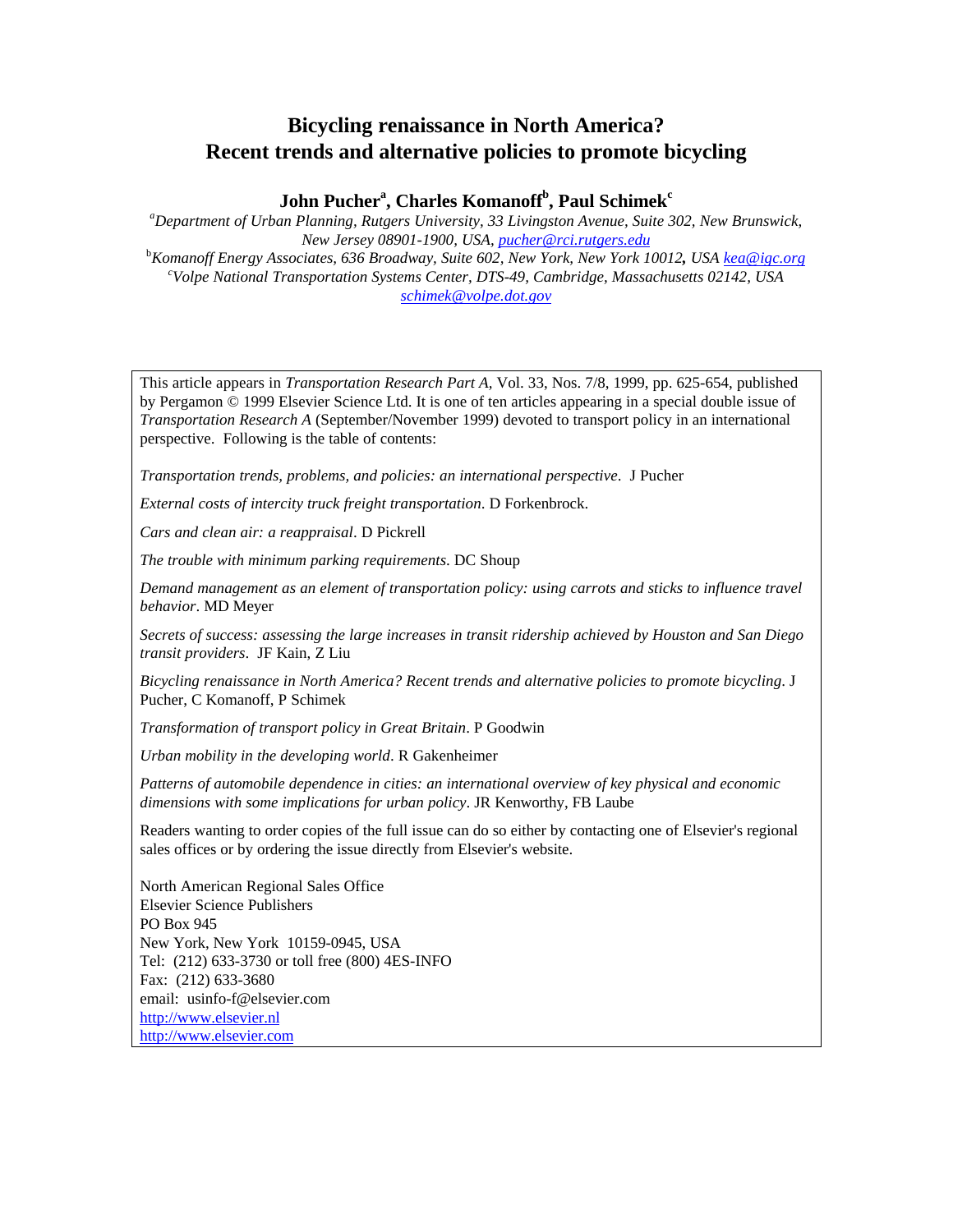# **Bicycling renaissance in North America? Recent trends and alternative policies to promote bicycling**

by John Pucher, Charles Komanoff, and Paul Schimek

# **Abstract**

Over the past two decades, the number of bicycle trips in the United States has doubled. Since 48% of trips by all modes in American cities are shorter than three miles, the potential for further growth in bicycling seems enormous. So far, efforts to promote bicycling have focused on building bike paths and bike lanes. Although necessary, separate cycling facilities must be complemented by a comprehensive program to make all roads bikeable, through both physical adaptations and enforcement of cyclists' right to use the road. It seems likely that cycling will continue to grow in North America, but that its mode share will remain far lower than levels in northern Europe. Bicycling in Canada and especially the United States is impeded by the lack of a tradition of cycling for utilitarian purposes and by the marginal legal, cultural and infrastructure status of cyclists in both countries' automobile-based transport systems. As long as car use remains cheap and transportation policy remains dominated by motoring, bicycles will continue to be used primarily for recreation and not for daily urban travel in North America.

*Keywords*: Bicycle; Cycling; Non-motorized transport; Safety; Health promotion

# **1. INTRODUCTION**

Several northern European countries have been enjoying a bicycling boom. Over the past two decades, cycling has increased significantly in Denmark, Germany, Switzerland, and the Netherlands (Dutch Ministry of Transport 1995; Zegeer 1994; Tolley 1997; Pucher 1997). The number of bicycle trips has grown substantially in these countries, and in many cities cycling's share of travel has risen as well. In Germany, for example, bicycling's modal share for urban trips rose by half between 1972 and 1995, from 8% to 12% (Pucher 1997). Currently, the bicycle's share of local trips is 30% in the Netherlands, 20% in Denmark, 12% in Germany, and 10% in Switzerland — over ten times higher than in the United States (Pucher 1997).

All these European countries have very high standards of living, and all have experienced rising incomes, growing auto ownership, and rapid suburbanization. Yet bicycling is thriving in this environment, primarily due to long-term commitments to enhance the safety, speed, and convenience of bicycling while making driving more difficult and expensive. These policies were adopted by democratic political systems, partly to mitigate the social and environmental harm of excessive auto use in cities, but also to accommodate rising demands for mobility within the physical constraints of congested urban roads, high-density cities, and limited land supply for parking.

Many groups have been advocating increased bicycling in the United States, not just for recreation but also for commuting and other utilitarian purposes. The League of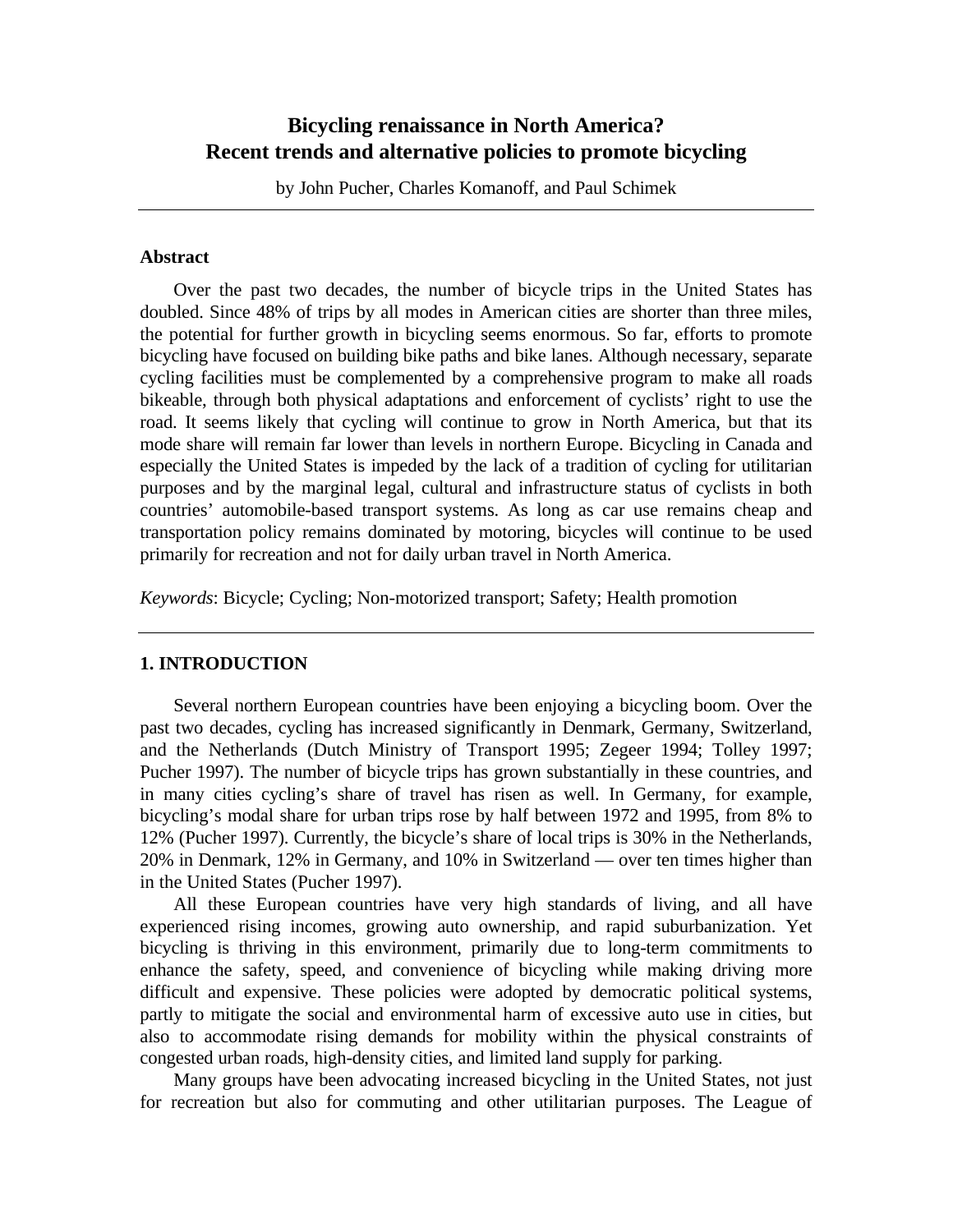American Bicyclists, the Bicycle Federation of America, and bicycling groups in virtually every state and many cities coordinate bicycling events, offer training courses, and lobby for cycling facilities and cycling-friendly roads and traffic policies. Many environmental organizations, community activists, and urban planners support cycling because it is an energy-efficient and non-polluting transport mode, and some transport planners view space-efficient cycling as a way to reduce roadway congestion. Aside from the cost of travel time, cycling is also cheaper than any mode except walking and thus affordable to even the poor. Moreover, the public costs of bicycling are modest, especially compared to motorized transport. Finally, fitness experts and health professionals advocate cycling for its cardiovascular benefits.

In recognition of the benefits of bicycling, and in response to strong public pressure, public policies in the United States have become more supportive of bicycling, especially since passage of the Intermodal Surface Transportation Efficiency Act (ISTEA) in 1991. The successor to ISTEA, the 1998 Transportation Equity Act for the Twenty-First Century (TEA21), continues this trend. As described in this article, the decade of the 1990s has witnessed a dramatic increase in funding of bicycling facilities in the US, with the focus so far on investments in new bike paths.<sup>1</sup> Most states and many cities now have programs to facilitate bicycling, including bicycle coordinators in state departments of transportation.

Traffic policies and roadway design in some locales are gradually becoming more conducive to bicycling. Unfortunately, little has been done to educate motorists about cyclists' rights and to enforce traffic laws that allow cycling on most streets and roadways. As argued in this article, the lack of a societal consensus and commitment to protect cyclists' right of way is a powerful impediment to increasing cycling levels in the US. Accordingly, a key to increased cycling may be policies that compel motorists to respect non-motorized users of roadways (Komanoff 1997).

Do the growing interest in bicycling and the accompanying policy shifts suggest that America may be poised for a bicycling renaissance? Some bicycling advocates and trade publications already claim a massive boom in bicycling in the United States in recent years (Sani 1997). While cycling has certainly increased, sightings of a boom are open to question. This article uses a variety of sources to assess the actual extent of growth in cycling in the United States over the past two decades, and to portray the socioeconomic characteristics of cyclists and their reasons for cycling.

However, the only comprehensive information is at a nationwide level and is too aggregate to reveal important variations in cycling levels and their relation to public policies toward cycling. Thus, much of the article is devoted to case studies of cycling in six American cities: New York, San Francisco, Boston, Seattle, Madison (WI), and Davis (CA). A seventh city, Toronto, is also surveyed because of its high cycling levels and to contrast Canadian with American policies. We explore the range of policies concerning bicycling and report observed increases in bicycling in each city, noting the many factors that affect cycling levels. On the basis of our seven North American cities, and using

-

<sup>&</sup>lt;sup>1</sup>Several American terms used in this article have British variants, shown in parentheses: bike path or shared use path (cycle track or cycle path); bike lane (cycle lane); sidewalk (pavement); intersection (junction), and roadway (carriageway). The article is written based on the right-side driving convention.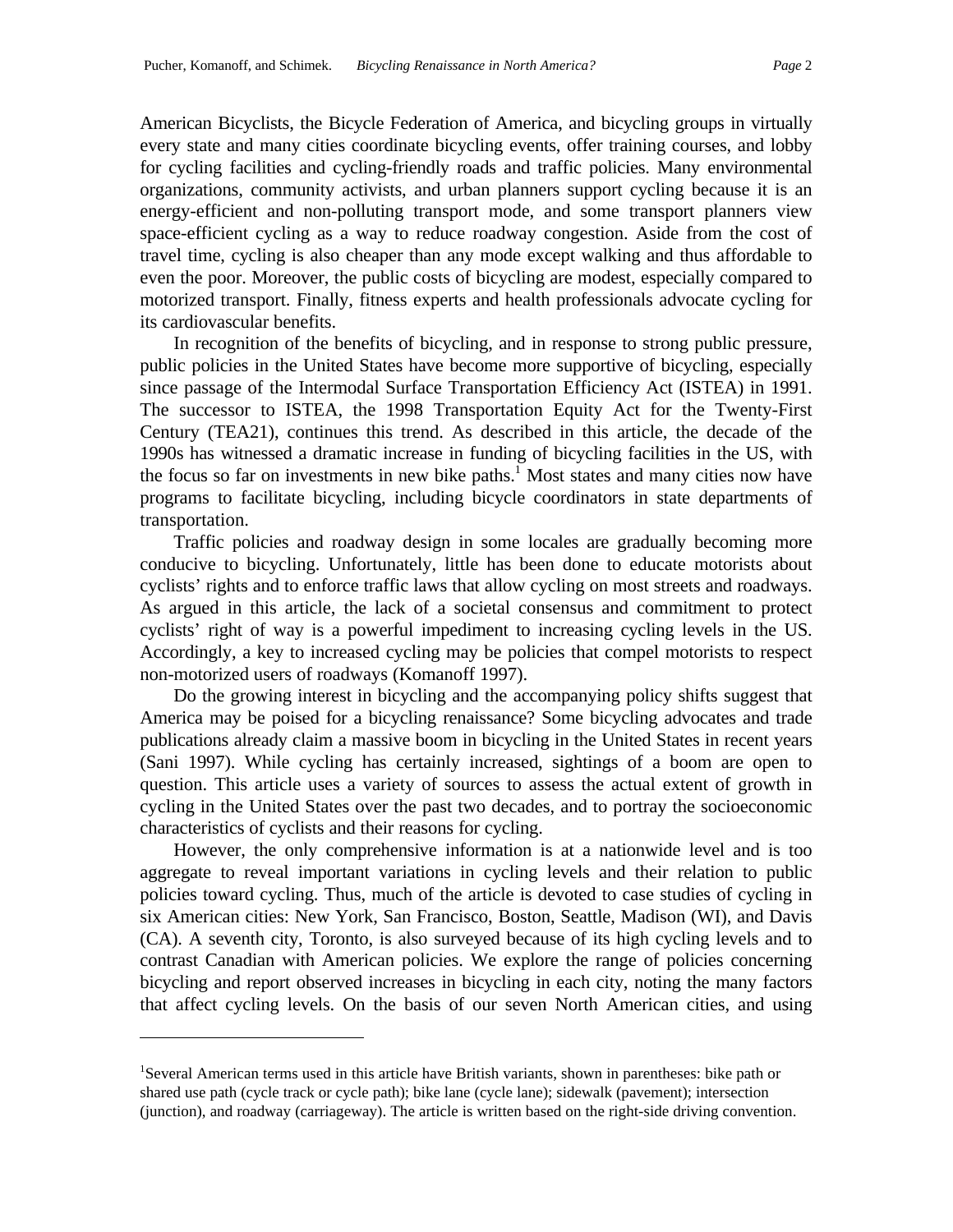information from European experience, we conclude by assessing the effectiveness of alternative policies to promote cycling.

### **2. AGGREGATE TRENDS IN BICYCLING**

The only comprehensive information on daily travel behavior in the United States is the Nationwide Personal Transportation Survey (NPTS), which the US Department of Transportation has conducted periodically since 1969. Only since 1977, however, has the survey included bicycling, and these data are shown in Table 1.

|                               | 1977  | 1983  | 1990  | 1995  |
|-------------------------------|-------|-------|-------|-------|
| Bicycle trips (millions)      | 1,272 | 1,792 | 1,750 | 3,141 |
| Adjusted bicycle trips (mil.) | 1,476 | 2,078 | 2,030 | 3,141 |
| Bicycle modal share, %        | 0.6   | 0.8   | 0.7   | 0.9   |
| Auto modal share, %           | 83.9  | 85    | 87.1  | 89.3  |
| Transit modal share, %        | 2.4   | 2.2   | 2     | 1.8   |
| Walking modal share, %        | 9.3   | 8.5   | 72    | 5.5   |

**Table 1 Annual US bicycle trips and bicycle modal share, 1977-1995**

*Sources*: US Department of Transportation (1994); Pickrell and Schimek (1998); tabulations by the authors from US Department of Transportation (1997).

*Note*: The 1995 survey introduced several changes to improve reporting of trips such as the use of travel diaries; therefore the 1995 data are not directly comparable to earlier years. "Adjusted bicycle trips" increases the earlier figures by 16% to reduce the difference (Pickrell and Schimek 1998). Note also that the NPTS excludes students living on campus, thus understating bike travel for all years.

The adjusted figures in Table 1 indicate a 41% increase in bike trips from 1977 to 1983, a 2% drop from 1983 to 1990, and a 55% increase from 1990 to 1995. Over this period, total bicycle trips approximately doubled and the percentage of trips by bike rose from 0.6% to 0.9%.

Other estimates of national bicycling levels claim much higher bicycle mode shares, but these cover shorter periods of time, use dubious methodologies, and may be biased by the interest groups conducting them. For example, the Bicycle Institute of America's *Bicycling Reference Book* reported that there were 3.5 million US bicycle commuters in 1990, and recently *Bicycle Retailer and Industry News* claimed a figure of 7.0 million bike commuters in 1997 (Sani 1997). However, the 1990 figure included occasional as well as regular cycle commuters, while the 1997 number was calculated by applying a conjectural 10% annual growth rate to earlier bike commuter "figures" (Elliot Gluskin, *Bicycling* magazine, personal communication, 1998). Nevertheless, journalists and advocates alike frequently cite both figures.

NPTS data shown in Table 2 indicate that only 9% of bike trips in the US are work trips, while well over half are social or recreational trips. Even including trips for shopping, school, and personal business, utilitarian trips account for less than half of American cycling. The percentages are reversed in the most cycling-oriented European countries, with roughly two-thirds utilitarian trips and one-third recreational. The higher the overall bike modal split, the higher the percentage of utilitarian cycling (Tolley 1997; Zegeer 1994).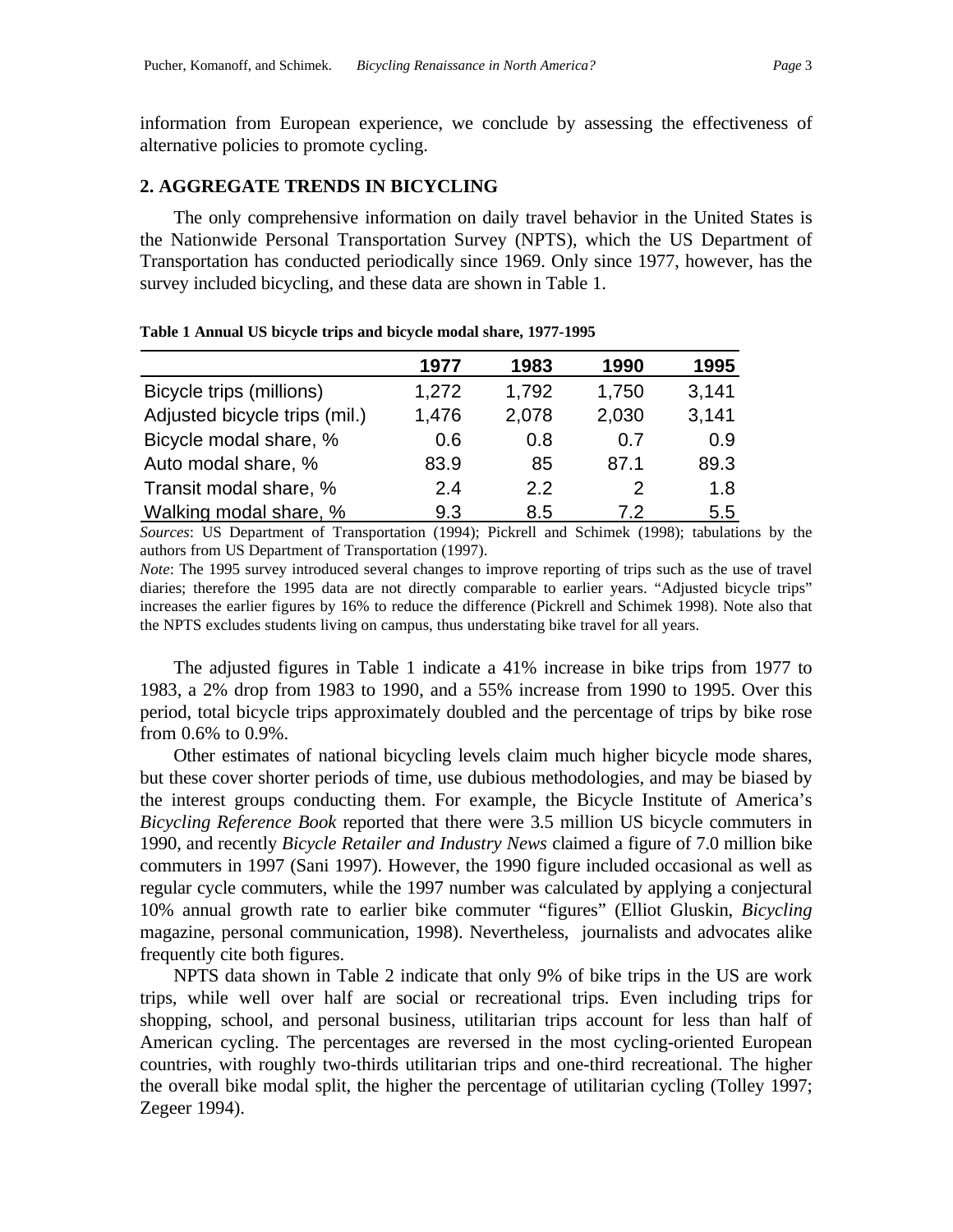| <b>Trip purpose</b>      | Percent of all bicycle trips |
|--------------------------|------------------------------|
| Work commuting           | 9.0                          |
| Shopping                 | 12.7                         |
| <b>Personal business</b> | 12.5                         |
| Social or recreational   | 57.0                         |
| School                   | 8.8                          |
| All trip purposes        | 100.0                        |

**Table 2 Bicycling by trip purpose, US, 1995**

Source: Authors' calculations based on US Department of Transportation (1997).

In the US, cycling falls sharply with increasing age. According to the 1995 NPTS, the bicycle's modal split share is 3.3% among those ages 5-15, but falls to 1.0% for ages 16- 24, 0.5% for ages 25-39, 0.3% for ages 40-64, and just 0.2% for those 65 and over. Cycling is far more common among men than women, with modal split shares of 1.3% and 0.5%, respectively. Whereas bicycle use in America is concentrated among children and young men, the full spectrum of society cycles in Europe (Tolley 1997).

US cycling is also inversely correlated with income. Bike modal split is three times higher among households earning less than \$15,000 than for households earning more than  $$80,000 - by 1.6\%$  to 0.5%. The poor are less likely to own a car, and cycling is an inexpensive way to get around. Low-income households are also more concentrated in central cities, where trips tend to be shorter and thus more bikeable. While high-income households may choose to cycle for fun or exercise, they obviously can afford the automotive alternative.

#### **3. BICYCLING DANGERS**

-

Around 800 cyclists are killed and 500,000 injured annually in the United States (NHTSA 1998; Tinsworth, Polen, and Cassidy 1993). In Canada 59 cyclists were killed in 1996, down from 102 in 1991 (Transport Canada 1998). The American figures almost certainly understate injuries, since many cycling accidents are never reported to authorities (Stutts and Hunter 1996). The prospect of accident and injury is a major obstacle to bicycling. Whether measured on the basis of trips, distance, or hours, accident risks from cycling are several times those for driving, not only in the US and Canada but in Germany, the Netherlands and the U.K. (Komanoff 1997; Aultman-Hall and Kaltenecker 1998; Zegeer 1994; Dutch Cyclists Union 1993; The Economist 1997). $^2$ 

As shown in Figure 1, US bicycling fatalities have stayed roughly constant since the mid-1970s, with a slight decline recently. Since the number of bike trips increased over the same period, there has evidently been a significant drop in the fatality rate per bike trip, and probably per mile cycled as well. More striking is the reversal in the age distribution of cyclist fatalities. From 1975 to 1996, cycling fatalities among children 15 or younger fell from 682 (68% of all fatalities) to 250 (33%). Although some of the drop in juvenile

<sup>&</sup>lt;sup>2</sup>When comparing the average risk between motoring and cycling, one should recall that children account for more than half the cycling in North America.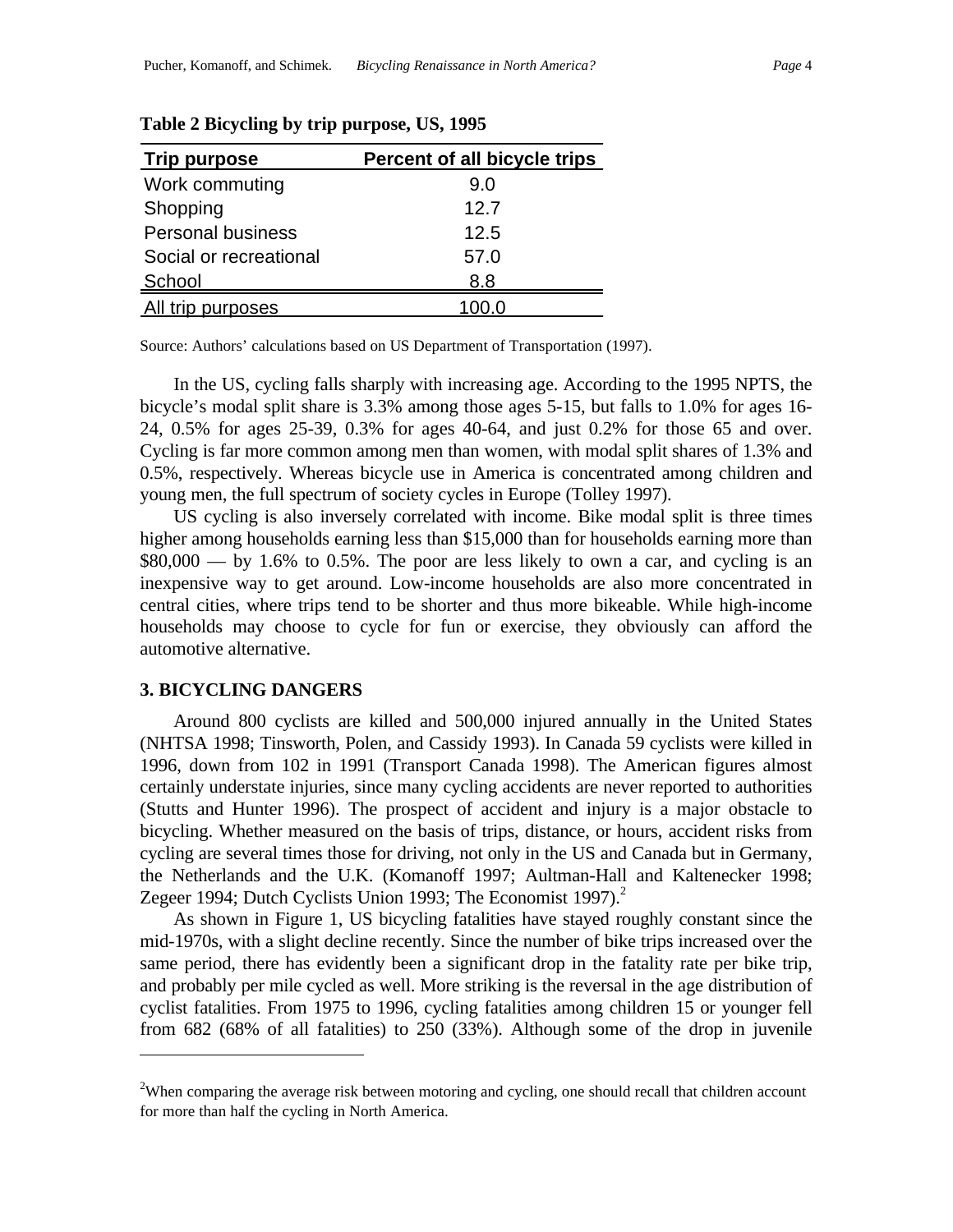fatalities is attributable to increased helmet use, a bigger factor may be a decline in child cycling due to higher traffic volumes on residential streets, reductions in unsupervised child play, and heightened risk aversion among parents (Templin 1996).



Fig. 1. Bicyclist fatalities by age of bicyclist, USA, 1975-1996. Source: Insurance Institute for Highway Safety (1997).

Most cycling accidents and injuries result from falls or collisions with fixed objects, and are thus considered single-vehicle accidents (Rivara 1996; Tinsworth, Polen, and Cassidy 1993). However, collisions with motor vehicles increase the risk of hospitalization nearly fourfold (Rivara 1997) and account for well over 90% of cycling fatalities (Rogers 1995), including 95% of fatalities among children (Youth Bicycle Education Network 1998).

Bicycle safety campaigns in North America have focused on bicycle helmet use, especially among children. Some injury prevention professionals are questioning this emphasis, based on evidence that helmet laws have not reduced the incidence of hospitalization of bicycle riders for head injuries (Robinson 1998). Few communities provide on-road bicycle training for children, and some "bicycle safety" programs have taught dangerous practices such as cycling against traffic. There is no American program for school children comparable to the National Bicycle Proficiency Scheme in the United Kingdom or similar programs in the Netherlands and Germany.

Many motorists and even some police officers appear unaware that vehicle codes of all US states and Canadian provinces grant cyclists the right to ride on most roads. Lawfully traveling cyclists are frequently told by drivers to move to the side or get off the road (Mathews 1998), even when there is no shoulder or when a line of parked vehicles presents the risk of a car door being opened into the cyclist's path. Motorists who intimidate bicyclists through aggressive driving are almost never ticketed, and those who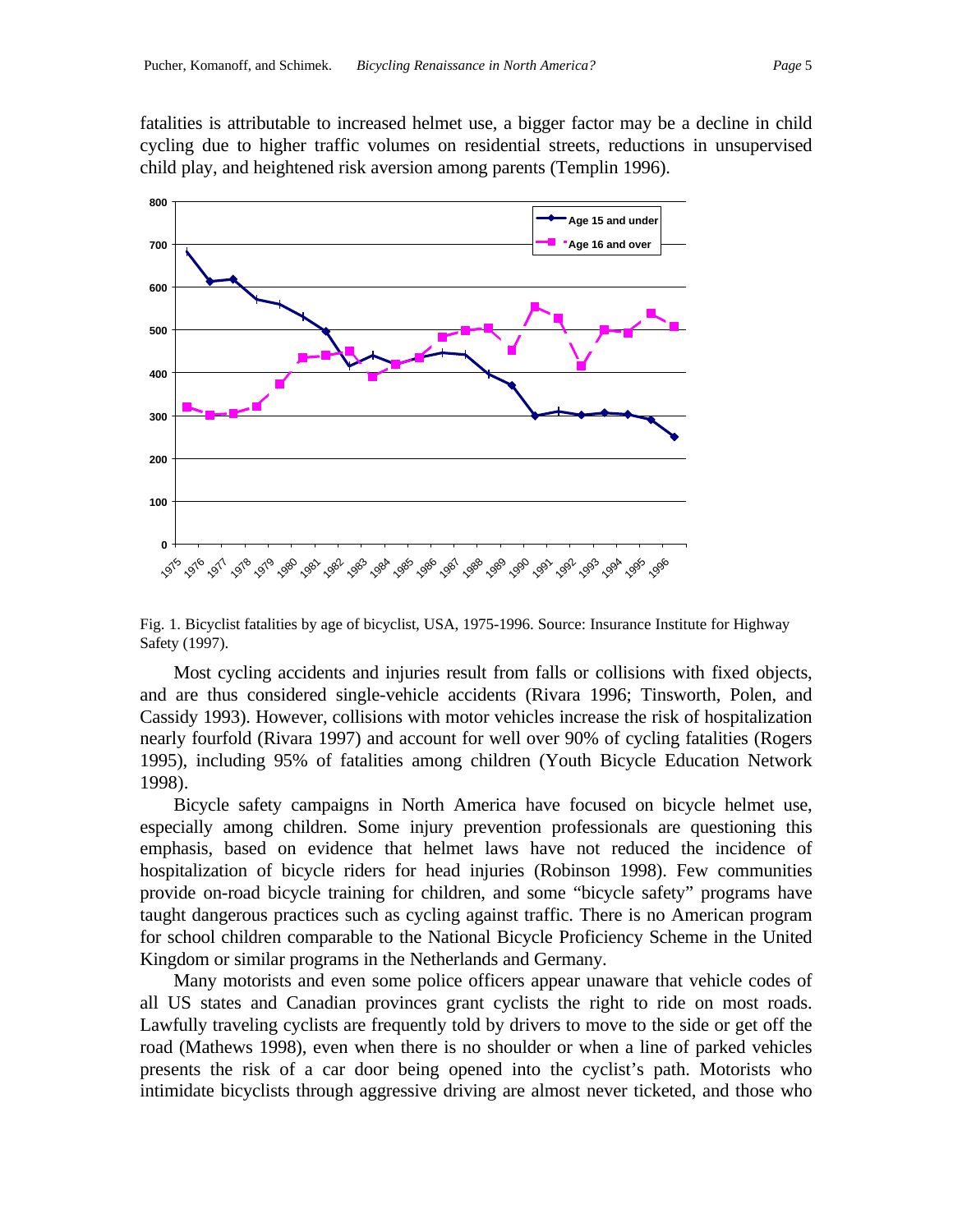injure or kill cyclists are seldom prosecuted (Komanoff 1997).

### **4. BIKEWAYS OR ROADWAYS?**

Much of Europe, especially Germany, the Netherlands, and the Scandinavian countries, has a long tradition of constructing extensive systems of special bicycle facilities called bikeways. These include bike paths independent of the road network; sidepaths alongside but separated from roadways by a barrier such as a curb, fence, or parking lane; and traffic lanes reserved for cycling. Since the 1970s, similar bikeways have been promoted in North America by national and local cycling advocacy groups, with mixed results.

# 4.1. Bikeway guidelines in North America

During and following the bicycle boom in the early 1970s, a number of US and Canadian cities sought to create facilities to encourage cycling. Most plans followed a classification system developed by researchers at UCLA for the California Department of Transportation based on studies of European practice (UCLA 1972). The original guidelines identified three categories of bikeways:

- ß Class I: *bike paths* on rights-of-way separate from roadways
- ß Class II: *bike lanes* on roadways, separated from motor traffic by a barrier or a painted line
- ß Class III: *bike routes* on roads shared with cars or sidewalks shared with pedestrians

This hierarchy implied that Class I facilities were the best and safest because they are most separated from motor traffic, and Class III the least safe. This bikeway system was modified over time on the basis of experience and criticism from cyclists opposed to being shunted off of roads and onto potentially substandard lanes or paths. Current practice, as codified by the American Association of State Highway and Transportation Officials (AASHTO) *Guide for the Development of Bicycle Facilities* (third edition 1999), acknowledges that most cycling takes place on ordinary roads. The "class" designation and its implied preferences are no longer used. Instead, "Class I bikeways" are called *shared use paths,* recognizing their use by pedestrians, skaters and others as well as cyclists. Because of the potential for conflicts at intersections, the guidelines discourage sidewalk bikeways and barrier-separated bikeways along roads (sidepaths). In their place, the AASHTO Guide favors bicycle lanes separated from the rest of the road only by paint, not by barriers or a parking lane.

# 4.2. European guidelines for bikeways

In Europe, the desirability of barrier-separated urban paths has come under question. While separate paths have helped encourage high levels of cycling, concerns have grown over intersection conflicts with right-turning cars and trucks, as discussed below, as well as the cost to construct and maintain bike paths. Some German cities are removing poorly maintained bike paths and replacing them with on-street lanes, or simply allowing cyclists to use the parallel streets instead (Allgemeiner Deutscher Fahrrad-Club 1997).

European cycle planners now recommend a range of solutions depending on circumstances (Godefrooij 1997; McClintock and Cleary 1996). For example, German governmental guidelines for bicycle facilities differentiate according to criteria such as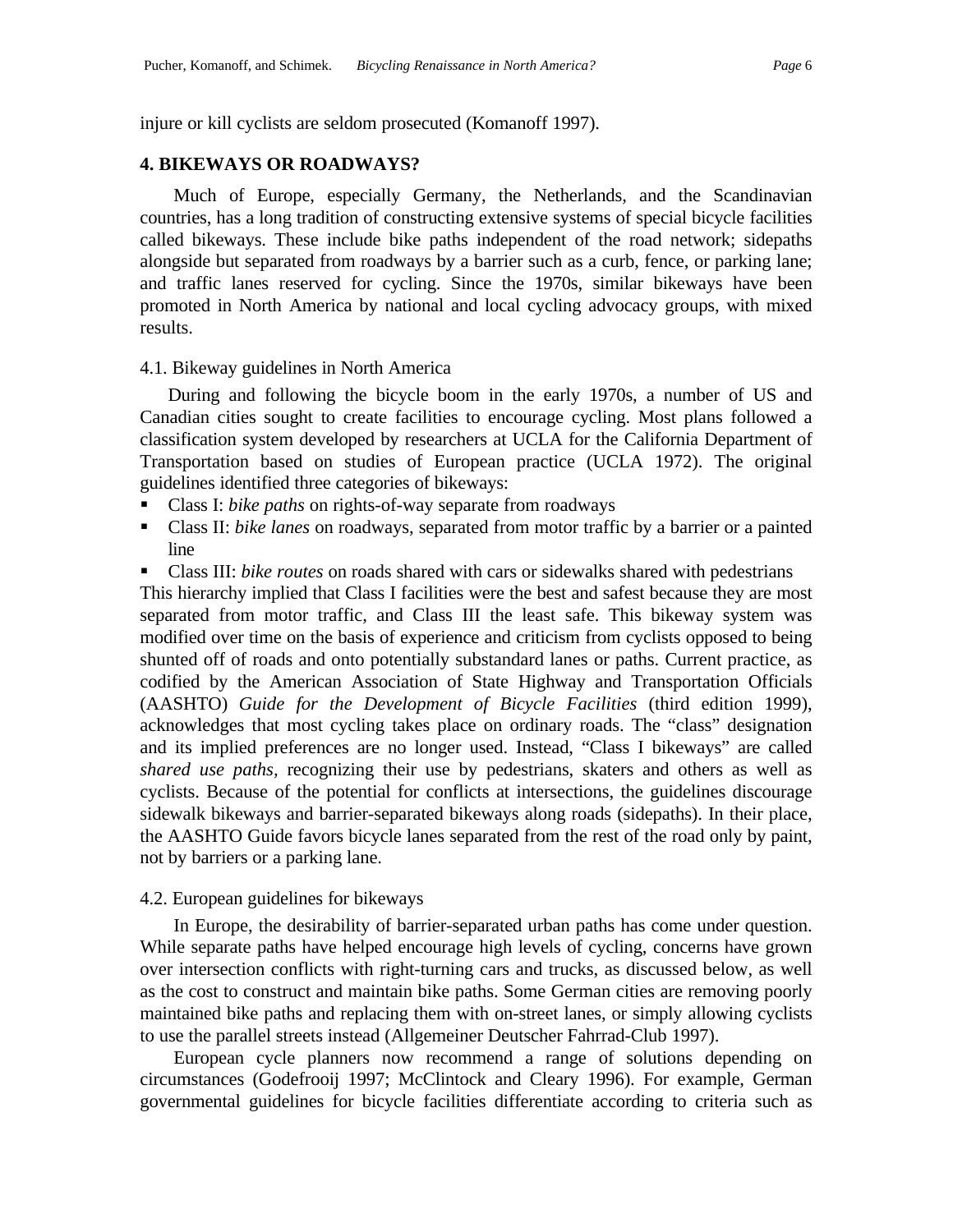volume of motor vehicle traffic, average vehicle speed, level of truck traffic, volume and mix of bike traffic, roadway width, parking turnover, and frequency of intersections (German Ministry of Transport 1995). In general, the heavier and faster the traffic, especially bus and truck traffic, the more grade-separated bike paths are preferred to onstreet bike lanes. In Germany, separate paths are recommended for roads with traffic volumes over 18,000 vehicles per day, or where bus and heavy truck volumes exceed 1,000 vehicles per day, or where average speeds exceed 60 km/hr (37 mph).

These volume and speed criteria can be overridden by intersection criteria. On stretches of roadway where frequent intersections and private driveways raise the potential for conflict, bike lanes tend to be preferred to paths. Conversely, on German streets with high parking turnover and frequent curbside deliveries, bike paths are preferred because vehicles are likely to block bike lanes and cause accidents when pulling in or out. Paths are also recommended where overflows from bike lanes during peak cycling traffic could lead to collisions with fast motor vehicles. The greater prevalence in Germany and throughout Europe of juvenile and elderly cyclists, many of whom need greater separation from moving car and truck traffic, also frequently tips the scales toward separate bike paths.

The widths of the existing roadway, shoulder, and sidewalk — and availability of land for widening — also affect facility choice. In some situations, there simply is no room for an appropriately wide bike path or lane; the shoulder may then be designated for cycling, but with special striping to alert car drivers to cyclist use. In short, the current German approach recognizes the complexity in choosing the optimal alternative and the need to balance conflicting criteria.

# 4.3. Vehicular Cycling

Proposals to designate some sidewalks as mandatory-use bikeways in the early 1970s provoked a strong counterattack by bicycle club members who had been using the roads. A leader of this movement, John Forester, subsequently codified club cycling techniques in *Effective Cycling* (first published 1975, sixth edition, 1993). This book came to form the basis of the bicycle instruction programs of the League of American Bicyclists (US) and the Canadian Cycling Association as well as *Cyclecraft* (Franklin 1997) in the U.K. Forester terms his principles "vehicular cycling," the concept that cyclists should practice and obey traffic laws applicable to drivers of vehicles, and also should be treated by other drivers and by law as drivers of vehicles.

For example, cyclists should ride in the roadway with the flow of motor traffic, obey traffic control devices, pass on the left, and make left turns from the left lane. Vehicular cycling also holds that motorists and cyclists alike should be cited when they disobey traffic rules and prosecuted when they cause collisions. Roads should be designed and maintained with the operating requirements of a bicycle in mind, and motorists should be educated to treat cyclists as lawful users of roadways (Forester 1993, 1994).

Vehicular cyclists believe most bikeways are unnecessary for bicycle transportation and instead want existing roads improved for cycling through better surface quality, bicycle-detecting traffic sensors, and wider lanes on high-speed roads, for example. Vehicular cyclists often oppose sidepaths or designated bicycle lanes on the grounds that they make cycling slower and more dangerous, and that they promote the belief that cyclists are not legitimate users of ordinary roads.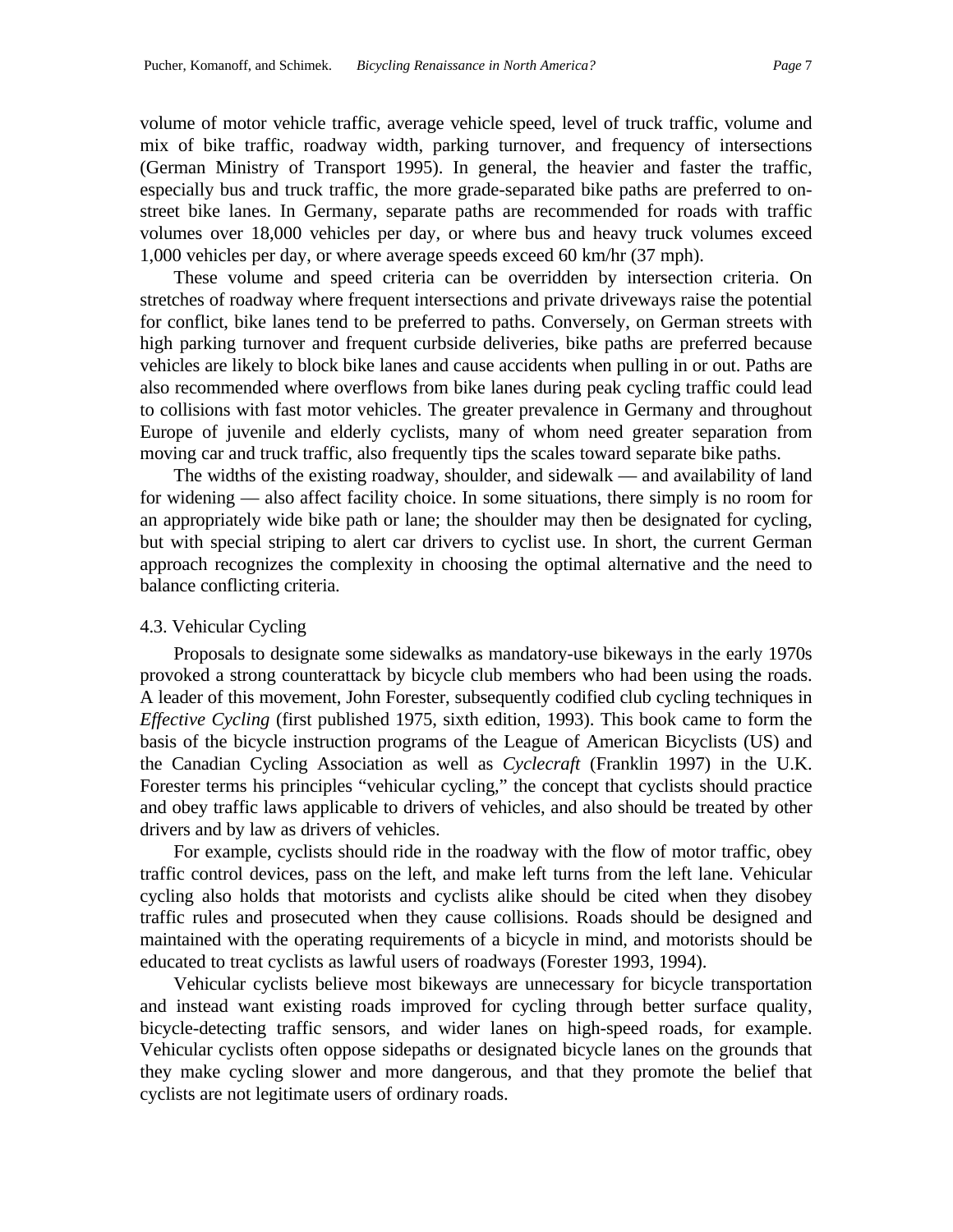Critics counter that few people are interested in working to develop vehicular cycling skills (Wilkinson, Clarke, Epperson, and Knoblauch 1994). Further, they argue, most people will not even attempt to cycle unless they are provided with paths or lanes separated from motor traffic.

# 4.4. Bikeways and Bicycle Safety

Urban bicycle paths can increase the risk of car-bike collisions at intersections to the point that overall risk can be greater than on ordinary roads (Gårder, Leden, and Thedéen 1994; McClintock and Cleary 1996). Paths adjacent to major urban roads tend to place cyclists out of view of motorists who may then turn into their path at intersections. Such paths also generally require left-turning cyclists to cross in the pedestrian manner, causing delay or increased danger if a cyclist attempts a left turn from the right side of the road. Two-way paths place cyclists at further risk by putting them against the flow of traffic, where motorists do not expect them (AASHTO 1998).

To mitigate the intersection conflicts accentuated by sidepaths, European designers employ a number of techniques: brightly painted crossings, raised crossings, and outward displacement of bike paths at intersections so that turning cars encounter cyclists after, not during, their turn. Moreover, European cities often provide separate signal phases for cyclists, permitting cyclists to cross intersections while right-turning cars wait (Godefrooij 1997). Left-turning cyclists are aided by designs that permit them to wait at intersections well ahead of stopped cars and then give cyclists priority through advanced green lights.

On average, rates of bicycle crashes and serious injury are higher on sidewalks and shared use paths than on roads, since such facilities are often narrow, poorly paved, and shared with pedestrians (Kaplan 1976; Aultman-Hall and Kaltenecker 1998; Moritz 1998; Gårder, Leden, and Thedéen 1994). On the other hand, cyclist fatalities are more common on roads than on separate bikeways, since those crashes that do occur tend to be more serious because of higher rates of motor vehicle involvement.

#### 4.5. The Politics of Bikeways

By implementing a bikeway system, cities can make a concrete demonstration that cyclists belong, that they are important, and that motorists must be mindful and respectful of cyclists. Provision of bicycle lanes is often coupled with other improvements such as wider curbside lanes and bicycle-sensitive traffic signal activators. Moreover, as a visible counterweight to the dangers of cycling, both real and perceived, bikeways can be a powerful way to encourage non-cyclists or occasional riders to cycle for regular transportation. Bike paths and lanes have widespread appeal, and surveys indicate that the general public rates such separate facilities as their top cycling priority. This helps explain the strong emphasis on separate bicycle facilities in both ISTEA and TEA21.

On the other hand, the presence of pedestrians, child cyclists, and skaters, along with substandard widths and surfaces, can make segregated paths slow and cumbersome for cyclists wanting to travel at higher speeds. Vehicular cyclists particularly object to separate paths when their use is mandatory, as it is in some states and provinces in North America and in Germany and the Netherlands. Even where use is not compulsory, construction of paths can reduce the political impetus to make the road network more suitable for cycling. The focus of Federal bicycling expenditures on off-highway facilities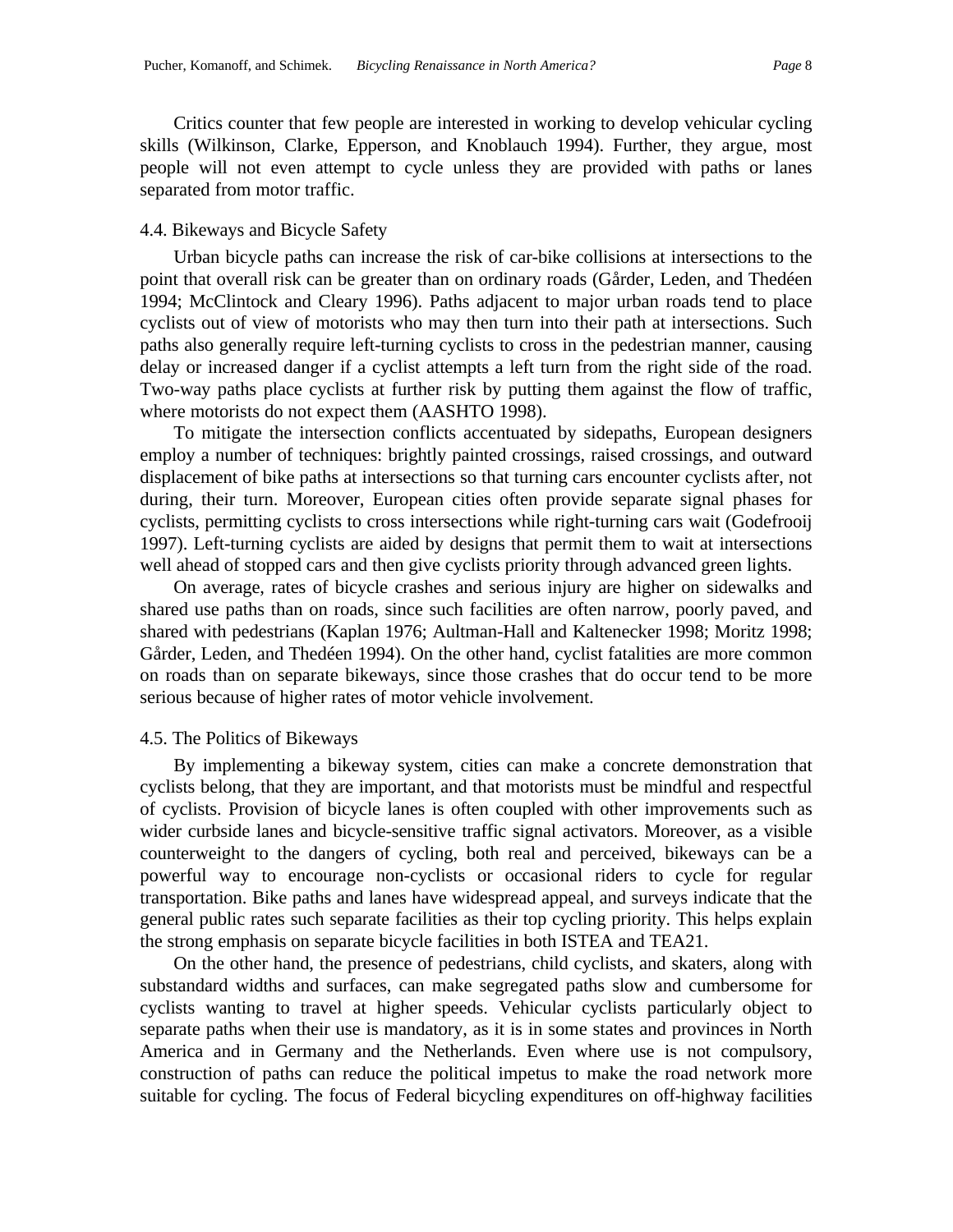may also deflect attention from the need to improve roadways for cycling (Wilkinson 1998a).

### **5. GOVERNMENT SPENDING ON BICYCLE FACILITIES**

Physical facilities for cyclists can be improved either through bicycle-specific projects or bicycle-related improvements incidental to road projects. Prior to 1990, few US states spent money specifically to improve bicycling conditions (Clarke 1997). Although the Federal-Aid Highway Act of 1973 (and subsequent legislation) permitted some highway allotments to be used for bicycle programs, few states elected to spend highway funds on bicycle-specific projects. The few exceptions were programs in cities with large and vocal cycling constituencies, mainly university towns.

Since 1991, governments at all levels in the US have dramatically increased spending on bicycling-specific projects. The catalyst was the 1991 Intermodal Surface Transportation Efficiency Act. ISTEA compelled states and metropolitan planning organizations (MPOs) to include cycling and walking in their transportation plans, required states to designate bicycling coordinators, and earmarked federal transportation funds for "enhancements" restricted to non-traditional transportation projects, specifically including bicycling facilities. Moreover, as described by Clarke (1997), virtually every federal funding program now permits expenditures to improve walking and bicycling. Nevertheless, many states and MPOs have simply met the letter of the law by mentioning bicycling, without proposing or enacting programs to improve conditions for bicycling (Moe, Wilkinson, and Clarke 1997).

The vast majority of federally funded bicycle projects have been via ISTEA's Enhancements Program. Over the six-year life of ISTEA (1992-97), \$972 million of federal enhancement funds were programmed for bicycle projects, versus a mere \$41 million in federal funds for pedestrian and bicycling projects combined in the 20 prior years. Most (86%) of the bicycling expenditures under ISTEA were used for off-highway paths and trails, with 13% for on-road bicycle facilities, and 1% for bicycle parking or bicycle connections to public transit (Rails-to-Trails Conservancy 1998a).

The enhancements program reveals the dramatic success of the movement to convert disused rail lines into bicycle paths. The number of rail trails increased ten-fold in just 13 years, from 100 in 1985 to 982 in 1998. Total mileage of rail trails reached 10,015 miles in 1998, with another 8,500 miles planned (Rails-to-Trails Conservancy 1998b). Pathways are also being constructed or upgraded in parks and greenways and along canals, rivers, and lakeshores. Because rail and other bike trails are predominantly rural and do not form an integrated network, they are used overwhelmingly for recreational cycling rather than for utilitarian trips like commuting, shopping, or school.

The federal transportation legislation of 1998, TEA21, extends and strengthens most of the bicycling provisions of ISTEA. The act maintains the enhancements set-aside at a 50% higher funding level and makes "safety and educational activities for pedestrians and bicyclists" eligible as enhancement projects.

Nevertheless, in most jurisdictions it is still not standard practice for highway designers to accommodate bicyclists' needs in new or rebuilt roadway facilities (Schimek 1996a). Even recent legislation that mandates such accommodation in Massachusetts and Rhode Island allows transportation officials to exclude bicycle provisions where they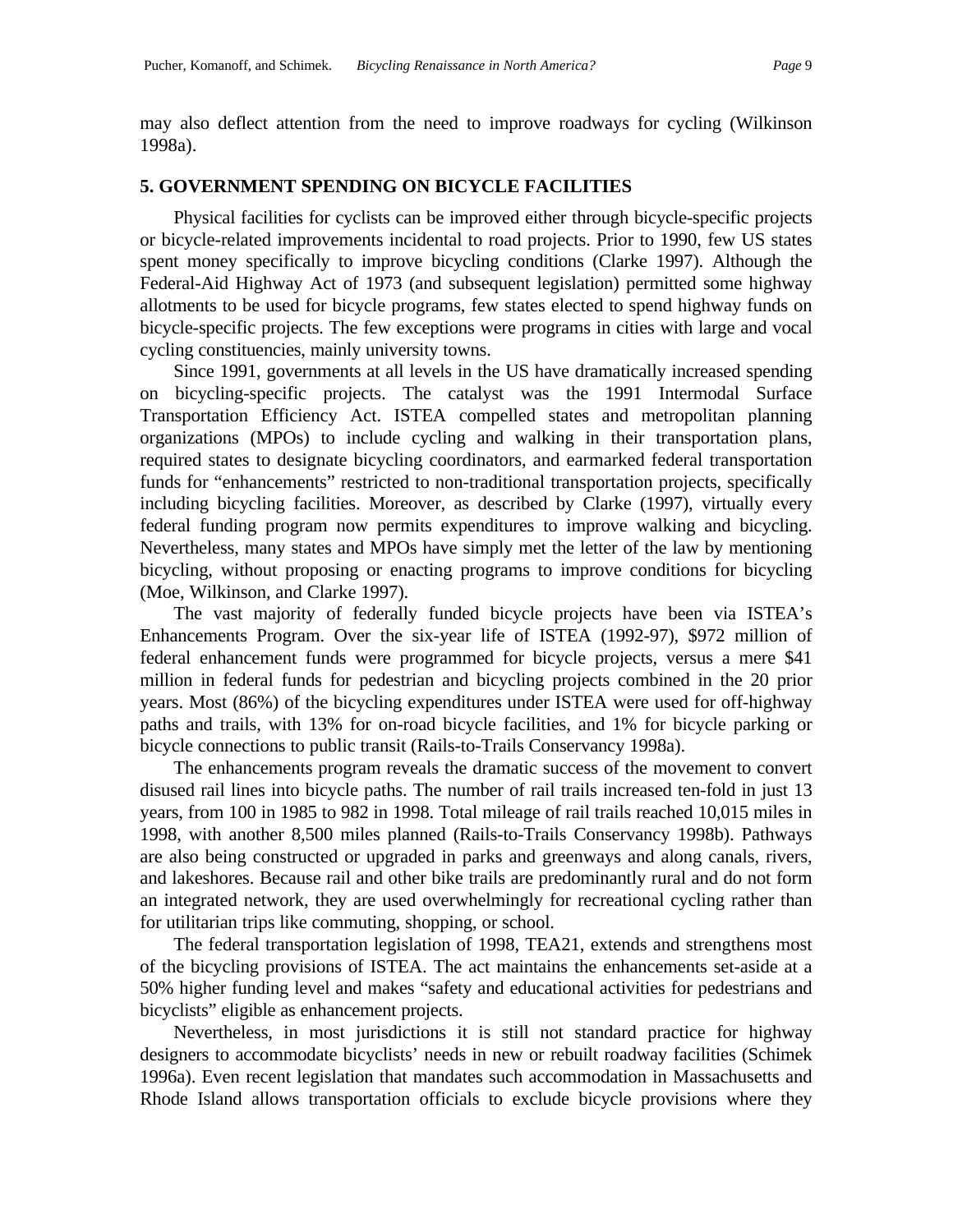"would conflict with existing rights of way." Similarly, TEA21 only vaguely requires that bicycle facilities "shall be considered, where appropriate, in conjunction with all new construction and reconstruction of transportation facilities."<sup>3</sup> TEA21 also requires development of highway design standards with regard to cycling, but does not mandate their use.

# **6. CASE STUDIES**

Aggregate information on trends and policies is useful for gauging the overall cycling situation in the United States, but it misses important details at the local level. Programs to encourage cycling must be evaluated in a local context. While the Federal government can encourage adoption of pro-bike policies through planning requirements or funding, such policies can only be implemented by municipalities. Moreover, local variations provide useful information for analysis.

We have selected six American cities and one Canadian city for detailed analysis. While they are not perfectly representative of North American cities as a whole, they offer a basis for examining differences in cycling levels. New York, San Francisco, Seattle and Boston are major cities in which cycling appears to have increased considerably over the past decade. Toronto provides a Canadian contrast to these cities and is the largest city to receive *Bicycling* magazine's annual designation as best cycling city in North America. We also examine two bicycling-oriented small cities: Davis, California and Madison, Wisconsin.

|                   | Population (000)  |       |           | <b>University Students</b> |                  |
|-------------------|-------------------|-------|-----------|----------------------------|------------------|
|                   |                   |       |           | As % of city               |                  |
| <b>Place Name</b> | <b>Metro Area</b> | City  | thousands | pop.***                    | City pop/ $km^2$ |
| New York          | 18,100            | 7,000 | 319       | 5%                         | 9.151            |
| Manhattan         |                   | 1,490 |           |                            | 20,239           |
| San Francisco     | 6,250             | 724   | 37        | 5%                         | 5,985            |
| <b>Boston</b>     | 4.170             | 574   | 126       | 19%                        | 4,579            |
| Cambridge         |                   | 96    |           |                            | 5,748            |
| <b>Brookline</b>  |                   | 55    |           |                            | 3.112            |
| Toronto*          | 4.200             | 2,276 | 120       | 5%                         | 3,612            |
| pre-1998 city     |                   | 635   | 65        | 10%                        | 6,544            |
| Seattle           | 2,560             | 516   | 44        | 9%                         | 2,376            |
| Madison           | 367               | 200   | 46        | 23%                        | 1.278            |
| Davis**           | 1,480             | 46    | 23        | 50%                        | 2,113            |

### **Table 3 Case study cities: population data, 1990**

\*City population is for the new city, formerly Metropolitan Toronto, as of 1991.

\*\*Sacramento metropolitan area.

-

\*\*\*Not all students reside within the jurisdiction. Boston student share is for Boston-Cambridge.

Sources: U.S. Bureau of the Census (1998); World Almanac and Book of Facts (1994); Municipality of Metropolitan Toronto (1992).

The seven cities span a wide range of population size and density, student population, and topography (see Tables 3 and 4). Climate merits special attention since cycling is

 $3$  A bicycle facility is defined as "a new or improved lane, path, or shoulder for use by bicyclists and a traffic control device, shelter, or parking facility for bicycles."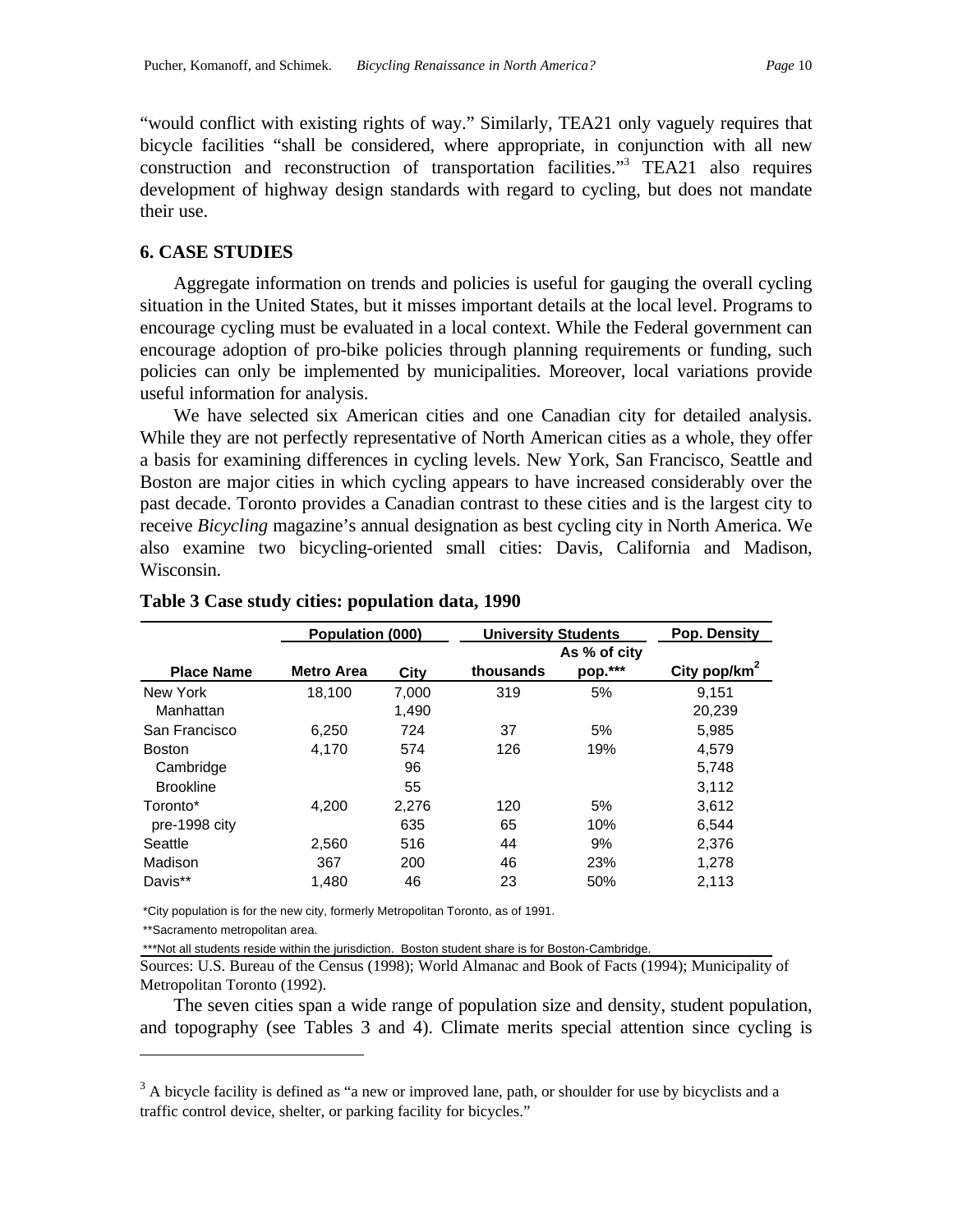easier and less stressful at moderate temperatures in dry conditions, and less so in wet weather and at extreme temperatures. Mild winters in Seattle, San Francisco, and Davis contrast with the cold and sometimes snowy winters in Boston and New York, and even harsher winters in Madison and Toronto. At the same time, San Francisco's and Seattle's moderate summers contrast sharply with hot weather in Davis (with temperatures often over 100°F) and humid conditions in the eastern cities. Seattle is notoriously cloudy and damp much of the year, whereas rain in Davis and San Francisco is largely limited to a few months in the winter. Similarly, the flat terrain of Davis, Madison, Toronto, and Boston is more conducive to cycling than the hills of San Francisco and Seattle.

| <b>Place Name</b> | Days per year<br>with measurable<br>rainfall | Days per year<br>with min.<br>temp. $< 0^{\circ}$ C | Months per year<br>with min. avg.<br>temp. $< 0^{\circ}C$ | <b>Snowfall per</b><br>year (cm) |
|-------------------|----------------------------------------------|-----------------------------------------------------|-----------------------------------------------------------|----------------------------------|
| New York          | 121                                          | 79                                                  | 3                                                         | 72                               |
| San Francisco     | 68                                           | O                                                   | 0                                                         | 0                                |
| <b>Boston</b>     | 127                                          | 98                                                  | 4                                                         | 106                              |
| Toronto           | 108                                          | not avail.                                          | 4                                                         | 135                              |
| Seattle           | 150                                          | 19                                                  | 0                                                         | 17                               |
| Madison           | 120                                          | 161                                                 | 5                                                         | 112                              |
| Davis *           | 58                                           | 17                                                  |                                                           | 0                                |

#### **Table 4 Case study cities: climate summary, 1961-1990 averages.**

\*Sacramento metropolitan area

*Sources*: Canadian Meteorological Centre, Environment Canada (1998); US National Oceanographic and Atmospheric Administration (1998).

High-density environments tend to attract utilitarian cycling because more destinations are within easy cycling distance. Moreover, traffic congestion and limited parking in dense cities make driving more costly and difficult, providing incentives to use alternative modes. On the other hand, heavy traffic might discourage less experienced cyclists from venturing onto busy city streets.

College students have a much higher rate of cycling than the general population. Indeed, one statistical analysis of US cycling levels found the percentage of college students to be the most important explanatory variable by far (Baltes 1996). College students are more likely to cycle for a number of reasons: low incomes, limited campus parking, preponderance of short trips to classes and nearby activities, and compatibility with cycling's casualness and sportiness. The high bicycling rates in Madison and Davis conform to the expectation that college-oriented towns would have more cycling.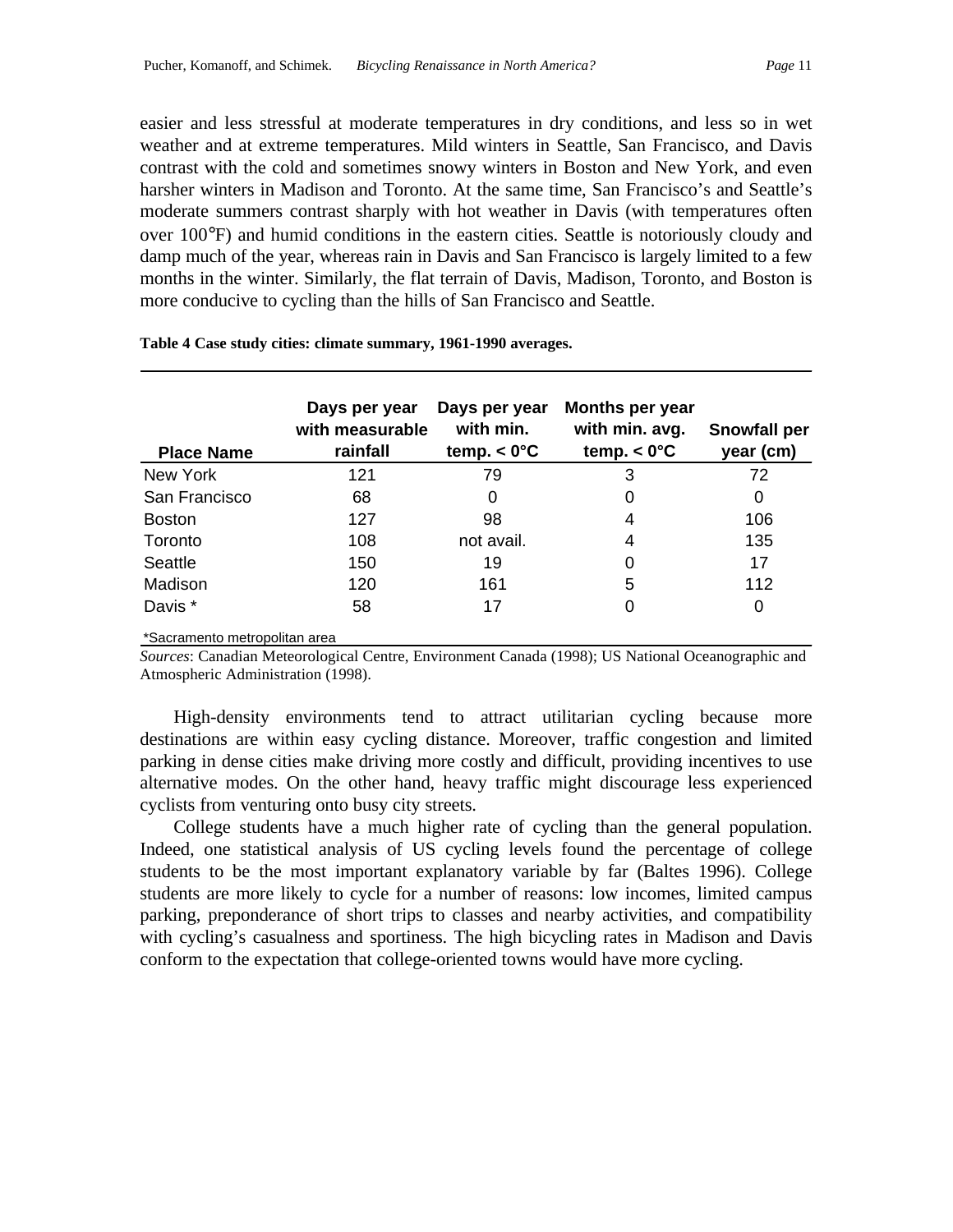|                     | <b>Region</b>  |                          | City          |        |
|---------------------|----------------|--------------------------|---------------|--------|
| <b>Place Name</b>   | <b>Number</b>  | $\%$                     | <b>Number</b> | %      |
| New York            | 19,930         | 0.23%                    | 9,643         | 0.30%  |
| Manhattan           |                | $\overline{\phantom{0}}$ | 4,892         | 0.65%  |
| San Francisco       | 34,882         | 1.09%                    | 3,634         | 0.95%  |
| <b>Boston</b>       | 9,148          | 0.43%                    | 2,456         | 0.87%  |
| Cambridge           |                |                          | 1,540         | 2.93%  |
| <b>Brookline</b>    | $\blacksquare$ | $\blacksquare$           | 534           | 1.74%  |
| Seattle             | 6,744          | 0.52%                    | 4,179         | 1.49%  |
| Madison             | 3,970          | 1.94%                    | 3,547         | 3.35%  |
| Davis*              | 12,440         | 1.81%                    | 5,190         | 21.59% |
| *Sacramento region. |                |                          |               |        |

**Table 5 Case study cities: bicycle work trips and modal split, March 1990**

*Source*: Authors' tabulation from US Bureau of the Census (1998). Excludes on-the-job cycling, e.g., couriers and food delivery.

Table 5 summarizes the only strictly comparable data on bicycling for the American case studies — work trips, as surveyed by the 1990 US Census. Because the data were collected in late March, still in the off-season for most of our case study cities, they probably understate the true extent of work trip cycling. The Census statistics show considerable variation in cycling levels among the US cities, from a high of 22% in Davis to a low of 0.3% in New York City. A 1991 survey found that more than 4% of Toronto residents claimed to be cycle commuters at least on occasion, but this percentage is not directly comparable to the mode shares shown for US cities.

Virtually every city profiled here has expanded its efforts to encourage bicycling in recent years, and all indicate some increase in cycling since 1990, although few definitive statistics are available. There is considerable variation in the mix of policies and programs as well as in the overall intensity of pro-cycling initiatives. Also important is the institutional process by which cycling policies have been implemented at the local level. The case studies demonstrate that pressure from organized bicycling groups is crucial to adopting strong policies at the local level.

# 6.1. New York City<sup>4</sup>

-

New York could be America's leading cycling city, not just in total numbers but in mode share. The terrain is relatively flat, the streets are well lit, and destinations are packed closely together. The low cost and casualness of cycling suit the city's many artists and free-lancers, and an extensive transit system lets New Yorkers travel exclusively via the complementary "green modes" — bike, walk and public transport.

Yet anyone venturing onto New York's streets atop two wheels confronts a legion of

<sup>4</sup> Some text in this case study was adapted from the *Bicycle Blueprint* (Transportation Alternatives 1993), edited by one of the authors.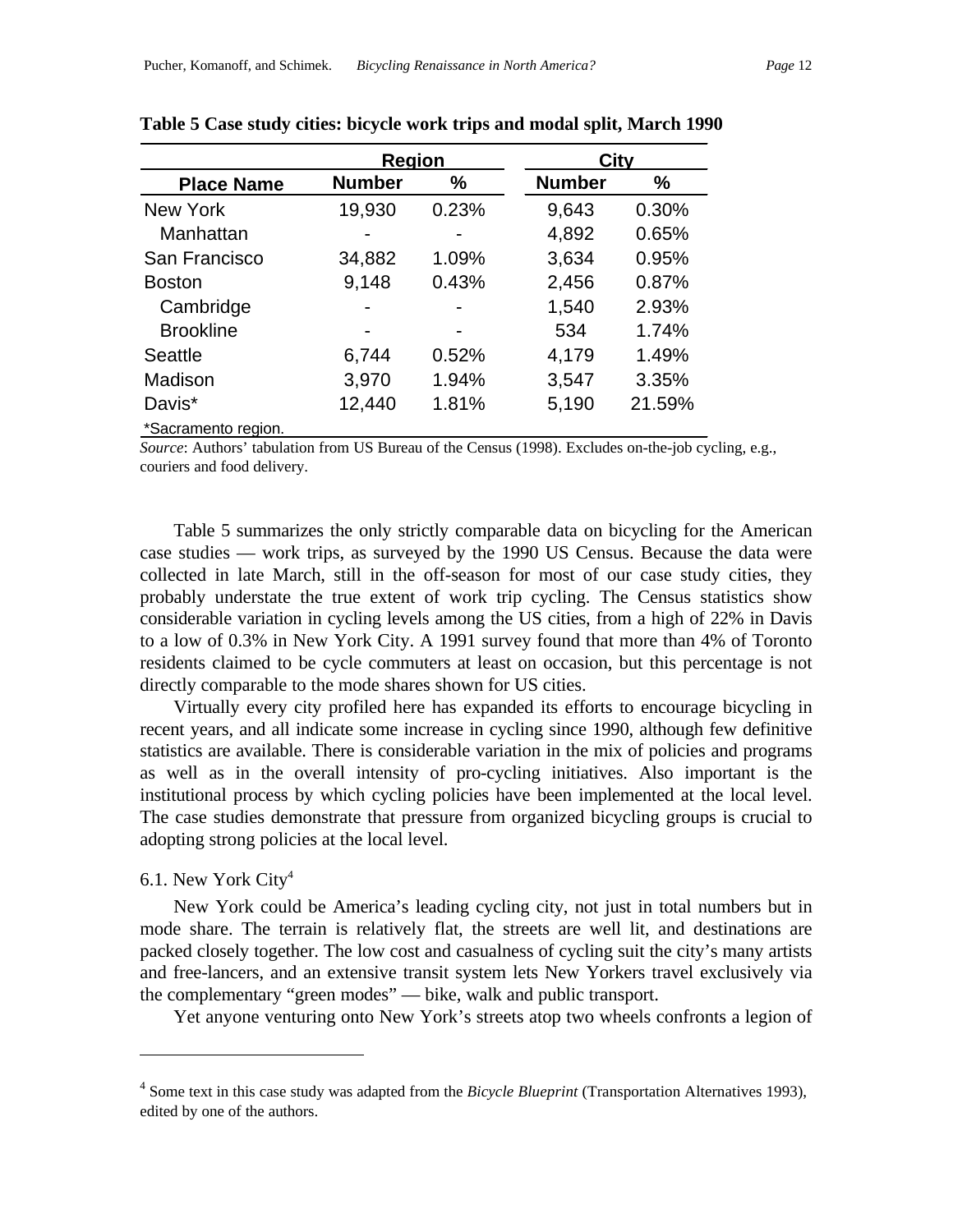obstacles. Pavement is torn and treacherous, bike paths on bridges connecting Manhattan to the other boroughs are substandard and often closed, and car and truck exhaust fill the air. Most office buildings refuse entry to commuter bikes, and theft is rampant. Worst of all, traffic is heavy, and cyclists must constantly battle for a place on the road. Around 20 cyclists are killed in traffic each year, and hundreds more are seriously injured (Transportation Alternatives 1993).

With an estimated 100,000 bike travelers on a typical day (Transportation Alternatives 1998), the city's regular cycling populace outstrips that of any other American city, but is still just 2% of adult residents. Ridership swelled in 1980, when a transit strike forced many New Yorkers to try new ways to get around. According to data compiled by the New York City Department of Transportation (1998), daily cycling trips entering the Central Business District (Manhattan south of 60th Street) increased 65% from 1980 to 1990, and by an additional 45% from 1990 to 1997.

Several thousand of the daily cyclists are hired riders — bike messengers conveying business parcels or cyclists delivering carry-out meals. Their trips and those of bicycle commuters are concentrated in the CBD. Annual surveys during 1988-1992 measured peravenue midtown Manhattan cycling volumes of 125 to 200 per hour, accounting for an average of 8.6% of vehicles (Transportation Alternatives 1993).

Yet even this impressive mode share does not fully reflect the interest in cycle commuting suggested by anecdotal evidence and confirmed in a 1990 government survey (NYC Department of Transportation 1990). Half of 700 office workers living within 10 miles of their job, and one-fifth of 1,600 others with longer commutes, said they would bike to work if provided with safe lanes, secure parking and wash-up facilities. Even allowing for exaggeration or selection bias, the survey is powerful evidence of pent-up desire for utilitarian cycling in New York City.

Key to a bicycle-friendly New York would be a network of on-street bike lanes offering respite from cars. Currently, some 80 kilometers of streets have bicycle lanes, or less than 1% of the city's 10,000 km street network (New York City Department of Transportation 1998). The traditional policy of devoting most street space to automobiles has made appropriating vehicle lanes for bicycles politically daunting.

Recognizing this difficulty, most of the 151 infrastructure improvements proposed in a book-length *Bicycle Blueprint* published by advocates in 1993 concerned non-road facilities such as bike parking and bike-transit links (Transportation Alternatives 1993). Only a handful of these simple and inexpensive prescriptions have been implemented, in part because antipathy to cyclists is so widespread.

For the past decade-and-a-half, coinciding with the waning of enthusiasm for conserving petroleum fuels, bicyclists in New York have been typecast as "kamikaze" riders who willfully endanger pedestrians and themselves. Although this perception has been most closely associated with for-hire riders and is wildly at variance with actual accident rates, it strongly colors attitudes and ensures that no cycling proposal goes forward without protracted debate. Nor does it help that cyclists are an unglamorous and somewhat faceless part of the city's traffic mix. Indeed, the vulnerability of cyclists seems to inspire scorn, as if cyclists should pay for the folly of venturing onto the streets in the first place.

Still, the existing New York City street network provides a modicum of room for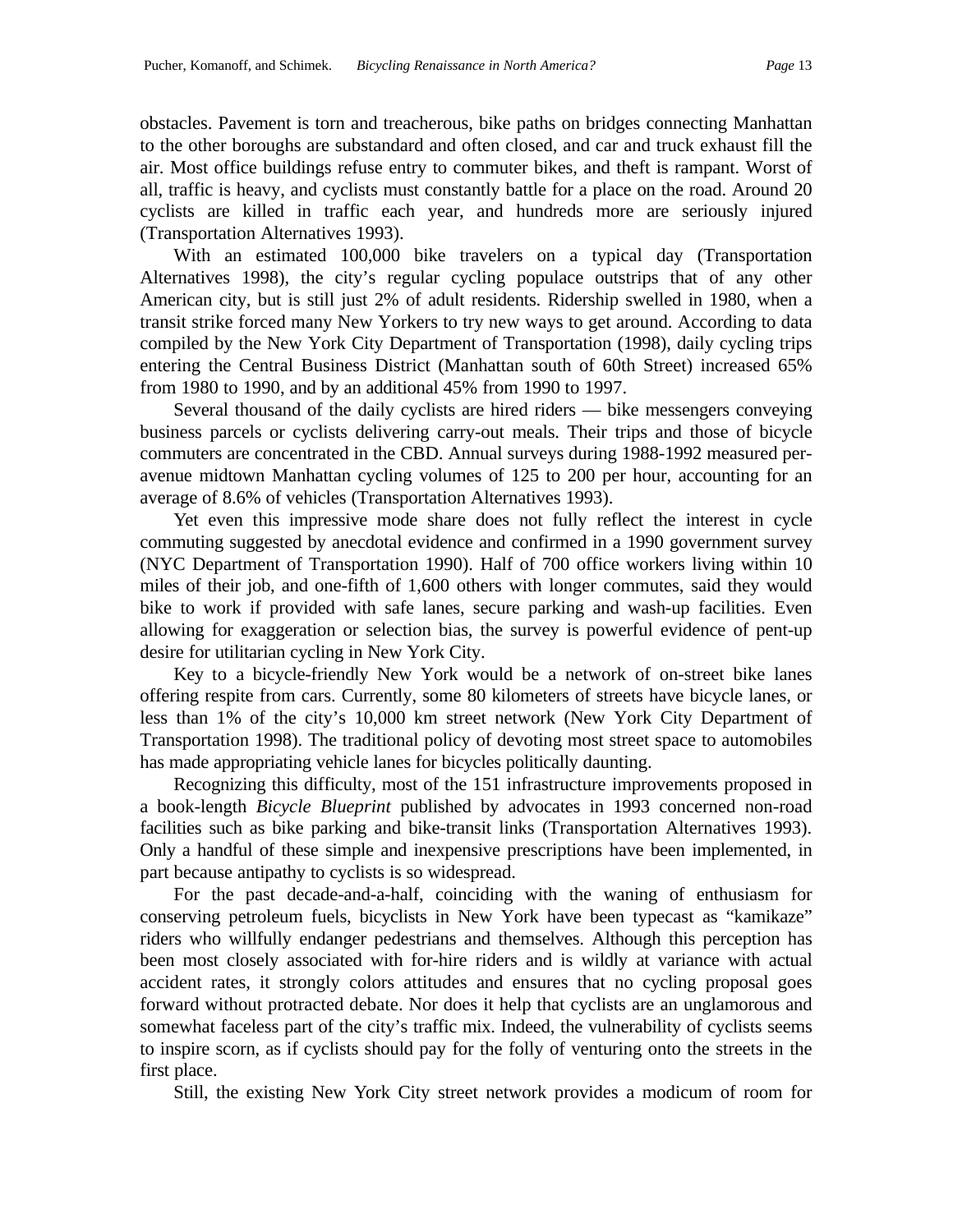cycling. Curbside lanes on most Manhattan avenues are extra-wide, and some side streets function as one wide lane. Although pervasive double-parking constantly forces cyclists to change lanes, moving vehicles often yield to cyclists, particularly faster riders. After years of delay, a city bike racks program has installed close to 1,500 bicycle parking spaces on sidewalks, although in many areas cyclists still must lock to lampposts, construction scaffolding and even garbage cans.

In late 1997 New York City began a campaign to improve compliance with traffic laws by motorists, pedestrians and cyclists. Hundreds of city speed limit signs (30 mph) were posted, and "zero tolerance" for speeding violations was enforced for one day. Although cyclists have criticized the campaign as uneven and one-sided, many appreciate even the occasional ticketing of lane-blocking or speeding motorists, sometimes by bicycle-riding police. Preliminary police data indicate that bicyclist and pedestrian fatalities decreased sharply in the first half of 1998, suggesting that enforcement efforts and public awareness may be increasing safety.

Yet cyclists remain politically marginal, and cycling progress is piecemeal at best. Still unchanged is the unspoken sense that cyclists only impede car and foot traffic, that the city would be better off without bicycles altogether. The vision of cycling humanizing and liberating New York remains the dream of embattled cycle advocates. Even in America's least car-dependent city, the dominance of pro-auto policies consigns cycling to the fringe.

### 6.2. San Francisco

San Francisco hosts the most vibrant cycling community in North America. By any measure — growth in numbers, effective advocacy, political visibility and sheer exuberance — San Francisco stands at big-city cycling's leading edge. Although definitive time-series data are not available, cycling in San Francisco appears to have at least doubled during the 1990s. The share of residents identifying themselves as bike commuters jumped from 1.0% in 1990 to 3.7% in 1997, and bicycle traffic counts along several major corridors grew by 80% in just three years (San Francisco Bicycle Coalition 1998). The San Francisco Bicycle Coalition claims that cycling is reaching "critical mass," with the power of example creating new converts, while increased volumes socialize motorists to tolerate cyclists, engendering still more cycling.

The metaphor of a self-sustaining chain reaction is deliberate, as San Francisco's cycling resurgence has been sparked by "Critical Mass" rides held monthly since 1992. Begun as "organized coincidences" of a hundred or so cyclists, the rides have grown into mass happenings of thousands of riders who revel in commandeering the streets and sometimes taunting luckless drivers stuck in their midst. The Mass rides have erased the image of the lonely, beleaguered cyclist and made bike-riding a hip expression of community. Critical Mass rides have spread to other cities throughout the world, including London, Rio de Janeiro, Sydney, Zurich, and Tel Aviv.

Curiously, the city's hilly topography helps cycling by fostering a proud and cohesive bicycling community. Navigating San Francisco by bike takes both conscious planning and cycling muscles, so residents who ride often identify with cycling. Bike messengers are more immersed in cycle culture than their counterparts elsewhere and are less prone to the feckless behavior that has impeded bicycle progress in other cities.

Another ingredient in San Francisco's successful cycling mix is the San Francisco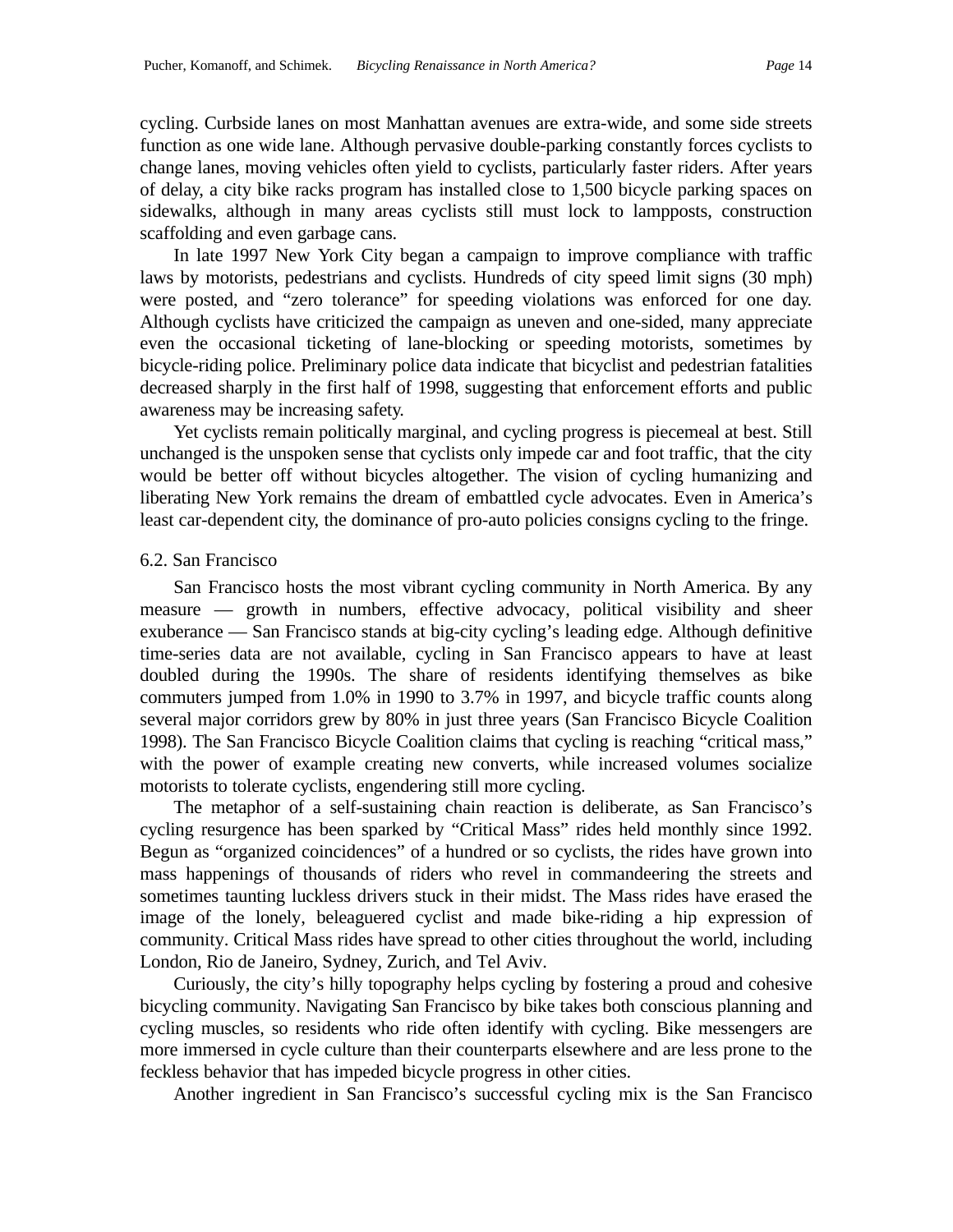Bicycle Coalition (SFBC). Over a period of extraordinary growth — from a handful of "refounding" members in 1991 to 1,700 members in 1998 — the SFBC has stayed connected to cycling's grassroots as it maneuvers inside the city bureaucracy. After police arrested a hundred Critical Mass riders in July 1997, leading to a mini-riot, a monumental traffic jam, and front-page coverage, the SFBC deftly steered the ensuing debate toward the more prosaic but real shortcomings of the city's transportation system, ranging from dangerous cycling conditions to downtown gridlock and inadequate transit.

Nevertheless, in a stunning reversal a year later, the city administration withdrew support for an on-street bike lane network that officials had painstakingly mapped from dozens of routes blazed by cyclists. The network would have significantly expanded the city's bike routes, which now comprise approximately 20 km of multi-use paths, 30 km of on-street lanes, and 50 km of streets with widened curb lanes, out of a total of 1,425 km of streets and highways (Tannen 1998). Activists hope to counter with "Bike Summer," a world showcase for cycling in San Francisco in 1999.

By working creatively and persistently for fewer cars, better transit and pedestrian safety, as well as improved bicycle facilities, the SFBC is transcending the customary narrow focus of cycling advocacy to promote a fully pluralistic transportation system. Notwithstanding the lane-network setback, the dream of a cyclist-led movement to make city streets safe for all is alive and well in San Francisco.

# 6.3. Boston

Boston and its near neighbors Cambridge and Brookline are characterized by a large student population, walkable neighborhoods, and an urban core that is almost European in its density, compactness and narrow streets. Not surprisingly, there is more cycling in the Boston area than in most American cities. In 1991, bicycles accounted for 2.7% of trips in Cambridge, 2.5% in Brookline, and 1.5% in Boston (calculations based on CTPS 1995).

Utilitarian cycling is popular in the Boston area for the same reasons it is widespread in Europe — it is often the quickest way to get around. Only recently, however, have local governments attempted to improve cycling conditions. Cambridge established a governmental bicycle committee in 1991, with the City of Boston following in 1996, and Brookline in 1997.

Between 1995 and 1998, Cambridge striped 6 km of on-street bike lanes, mostly on streets with wide lanes. Less progress has been made in Boston, however, where some major streets feature lanes so narrow that cyclists must completely occupy a travel lane or risk riding into opening doors of parked cars.

As in Boston, officials in neighboring Brookline have expressed interest in bike lanes, but not where it requires removing on-street parking or reducing through traffic to only one lane. In one road reconstruction project, the town plans to stripe an intermittent bike lane — marked only where the road width permits maintaining at least two through lanes and a parking lane.

Cambridge has required bicycle parking as part of its zoning code since the 1980s, and racks are included as part of standard street furniture in reconstruction projects in all three municipalities. Cambridge has installed 330 cycle parking racks on sidewalks and is planning more. Boston recently requested bids to install its first 350 racks.

The Cambridge school system began mandatory bicycle safety presentations in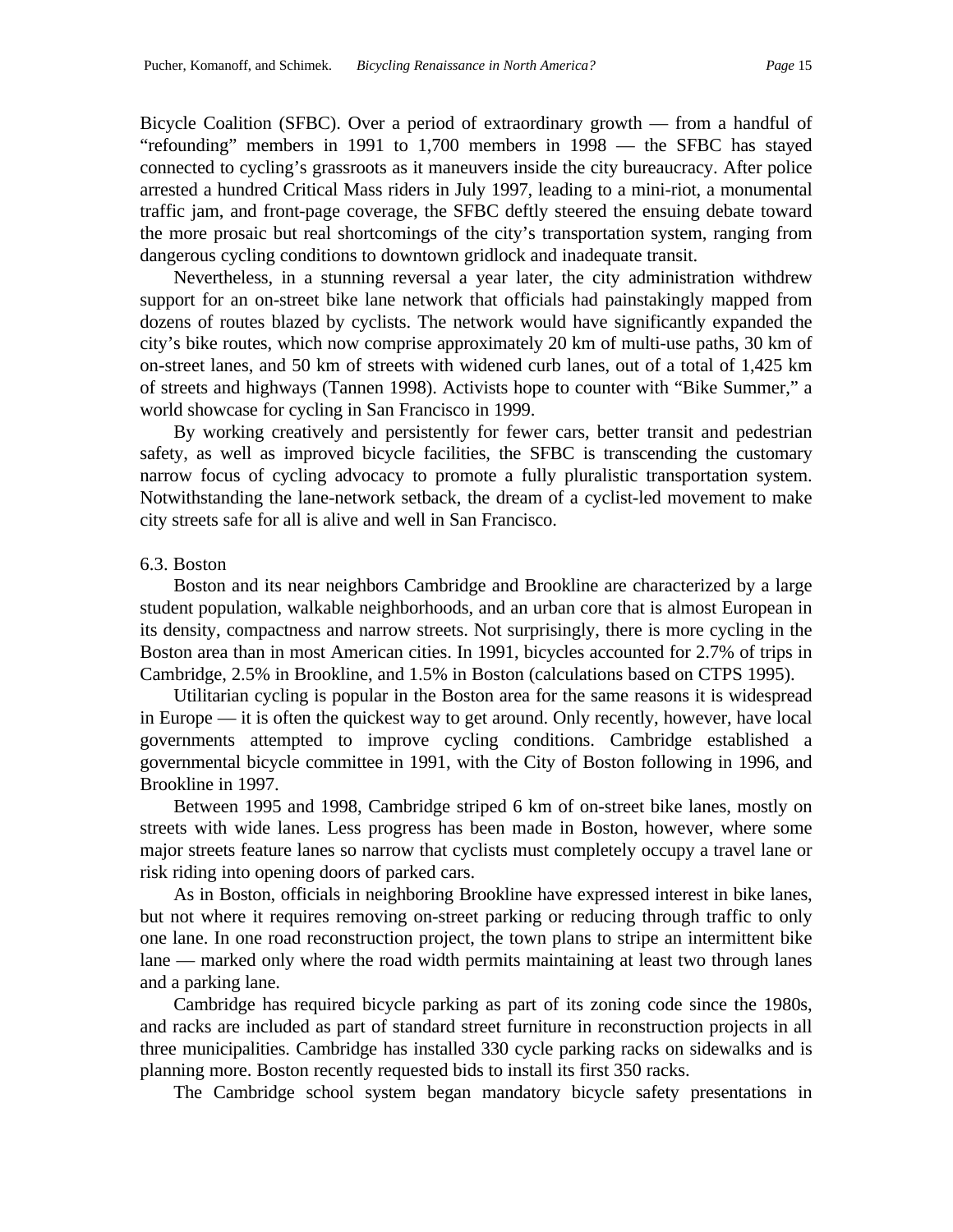elementary schools in 1997, but otherwise there is little school-based bicycle education in the area. In the 1980s the Boston-based advocacy group Bikes not Bombs was one of the pioneers of the "Earn-a-Bike" program, in which kids earn a recycled bicycle after they have learned to overhaul it and ride it safely. The program has spread to 40 American and Canadian cities under the auspices of the Youth Bicycle Education Network.

In 1997, spurred by complaints from walkers about cycling on sidewalks, Cambridge trained its entire police force in bicycle enforcement and began ticketing scofflaw cyclists. In Boston, heavily publicized collisions between bicycle messengers and pedestrians in 1991 and 1997 led to laws requiring licensing and registration of bicycle messengers and their employers. Still, citations remain rare for road users of any type, and illegal and dangerous traffic maneuvers are common among cyclists and motorists. Even some Boston bicycle police officers regularly violate traffic rules.

Cyclists flock to the 29 km of traditional recreational paths along the Charles River, despite their narrow width (under 2m in some places), unsignalized intersections, and space competition from joggers, skaters, and walkers. The 18-km Minuteman Bike Path through three northwest suburbs opened in 1992 and has attracted many new bicycle trips (Lewis 1996). Similar rail trails have been designed in many of Boston's suburbs but are being fought by abutters who fear crowds of cyclists in their back yards.

Demographics, topography and urbanity make Boston and environs a candidate for a bicycle boom. Although the area has more cycling than the typical US metropolis, its vast biking potential remains untapped.

# 6.4. Toronto

 $\overline{a}$ 

Toronto is one of the coldest of our case study cities, yet it has one of the highest rates of bicycle use of any large North American city.<sup>5</sup> In 1991, 2.3% of Toronto adults said they cycled to work at least occasionally, with twice that many in the old city of Toronto (Egan, personal communication, 1998). The number of bicycle trips to the Toronto central area increased by 75% between 1987 and 1993 (City of Toronto TCCC 1994), and more recent traffic counts suggest that usage has held steady at this higher level (Egan, personal communication, 1998).

In Toronto, as in many other cities, a threat to cyclists' rights served as a catalyst to cyclist organizing and progress. In 1974, Toronto planners proposed prohibiting cyclists from arterial roads and relegating them to sidewalk bikeways and park trails. Out of the ensuing protest and debate an official city advisory board, the Toronto City Cycling Committee (TCCC), was established a year later. The city's Planning and Development Department created a professional staff to support the committee in 1983.

Toronto is one of the few cities that sponsors a substantial bicycle education program. The TCCC produces posters, flyers, and public service announcements, sponsors cycling classes and stages occasional high-profile traffic enforcement events. The training program may be the largest in North America, with 500 child and adult students each year (City of Toronto TCCC 1995). Although the 12 to 18 hour classes attract a small portion of the

 $<sup>5</sup>$ All references in this section are to the new City of Toronto which was formed on January 1, 1998 by</sup> consolidating the former Municipality of Metropolitan Toronto and its six constituent local municipalities (the old City of Toronto and five others).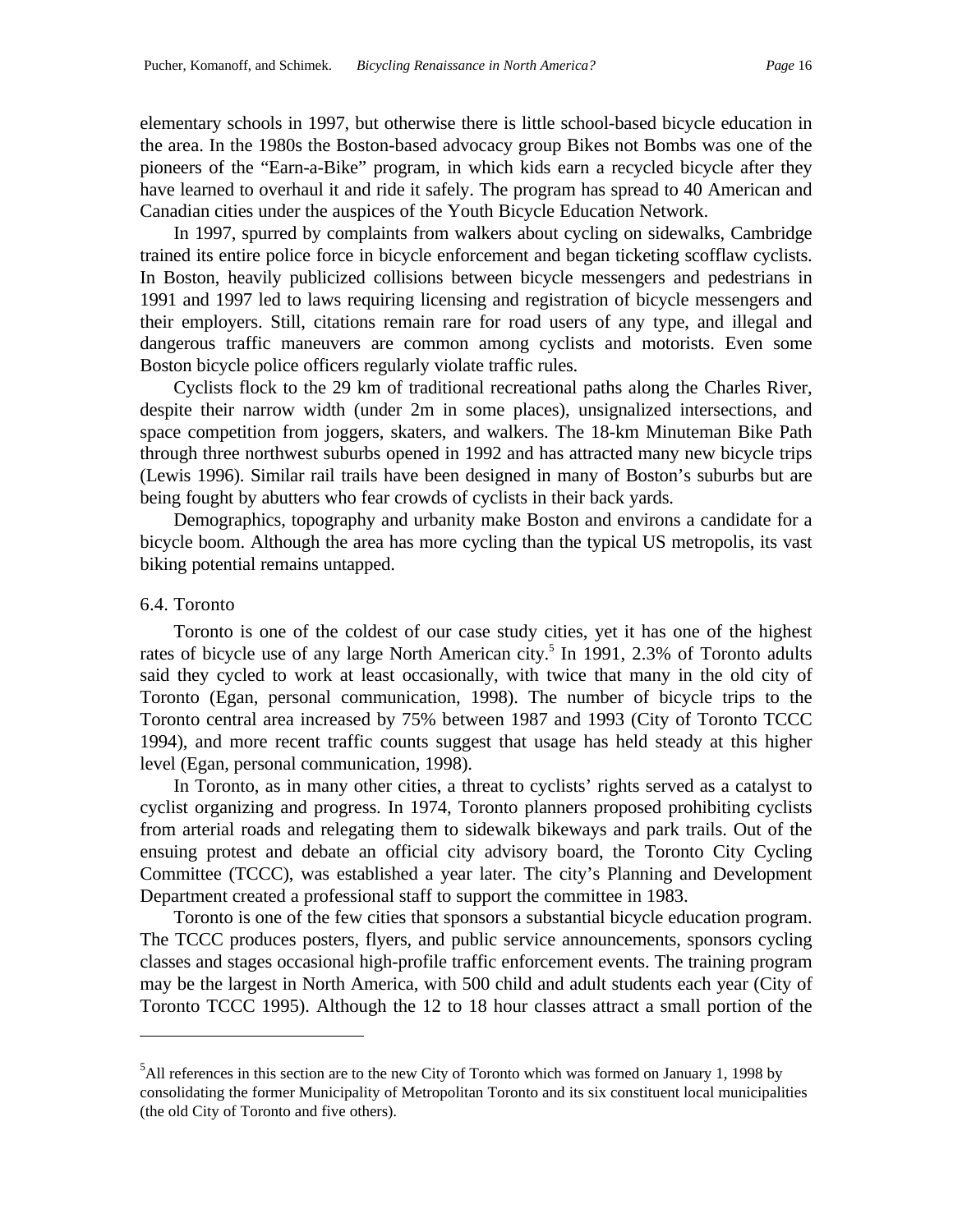cycling population, graduates' knowledge is spread informally to other cyclists.

For years, the annual Bike Week during May has been a catalyst for cycling outreach and advocacy. The city's myriad bicycle-related groups hold neighborhood tours, bicycle art auctions, parades, demonstrations, festivals, and lectures. Bicycle user groups started as Bike Week organizing committees in the early 1990s but have grown into year-round cycling support networks in dozens of neighborhoods and workplaces. In some cases they now include promoting "green" transport modes such as transit.

Businesses that accommodate cycling customers (for example by providing bicycle parking) can receive plaques identifying them as Bike Friendly Businesses. This effort has expanded into a larger joint public-private initiative, Moving the Economy, promoting economic development in sustainable transportation.

Cycle activists have created other innovative programs. *Intersection* trains community bicycle activists, houses a sustainable transportation library, and publishes materials on cycling and transport. The *Community Bicycle Network (CBN)* provides bike trailer rental, operates a bike delivery program for local businesses, and co-ordinates a network of volunteer-run, bike recycling, repair, and training centers serving people in need. *Advocacy for Respect for Cyclists (ARC)* provides legal support for crash victims, organizes memorials for cyclists killed on the streets, and promotes changes in traffic law to improve bicycle safety.

After two cyclists were killed within a week in Toronto in 1996, ARC persuaded the regional coroner to undertake a comprehensive study of cycle accidents — the first such epidemiological study in North America in over a decade. After a two-year study, the coroner recommended amending Ontario's Highway Traffic Act to give cyclists precedence over motorists where the right of way would otherwise be ambiguous, and requiring sideguards on heavy trucks to keep falling cyclists from being swept under the wheels. These and other proposals by the coroner break new ground in urging motorists' responsibility for cyclists' safety (Lucas 1998).

The ubiquitous symbol of city support for bicycling is the post and ring. About 4,000 of these simple bicycle parking devices were installed on Toronto sidewalks between 1984 and 1998. In the 1970s and 1980s, Toronto established 35 km of signed bicycle routes (generally residential streets with "Bike Route" signs), 43 km of bike paths, and 9 km of bike lanes. In one such project, one of six lanes on the high-speed Prince Edward Viaduct was converted to a shoulder bike lane; it is now one of the most heavily-used bicycle corridors.

A new effort begun in 1993 to mark on-street bicycle networks brought the aggregate bike lane length to 50 km in 1998, out of 1,053 km of roads in the old Toronto. Another 15 km of bike lanes per year are planned. Despite constant blockage by parked vehicles, Toronto streets with bicycle lanes show an average 23% increase in bike traffic two years after implementation (Egan, personal communication, 1998). Some of the increase may be from re-routed rather than new trips.

Toronto also leads most North American cities in maintaining and improving off-road paved trails, which total 125 km. The most popular of these shared-use paths run along the two river valleys surrounding the central area and along the lake shore. These paths are generally 3m wide, but are being upgraded to the 4m standard for new paths. In other improvements, crowded sections along the waterfront have been separated into parallel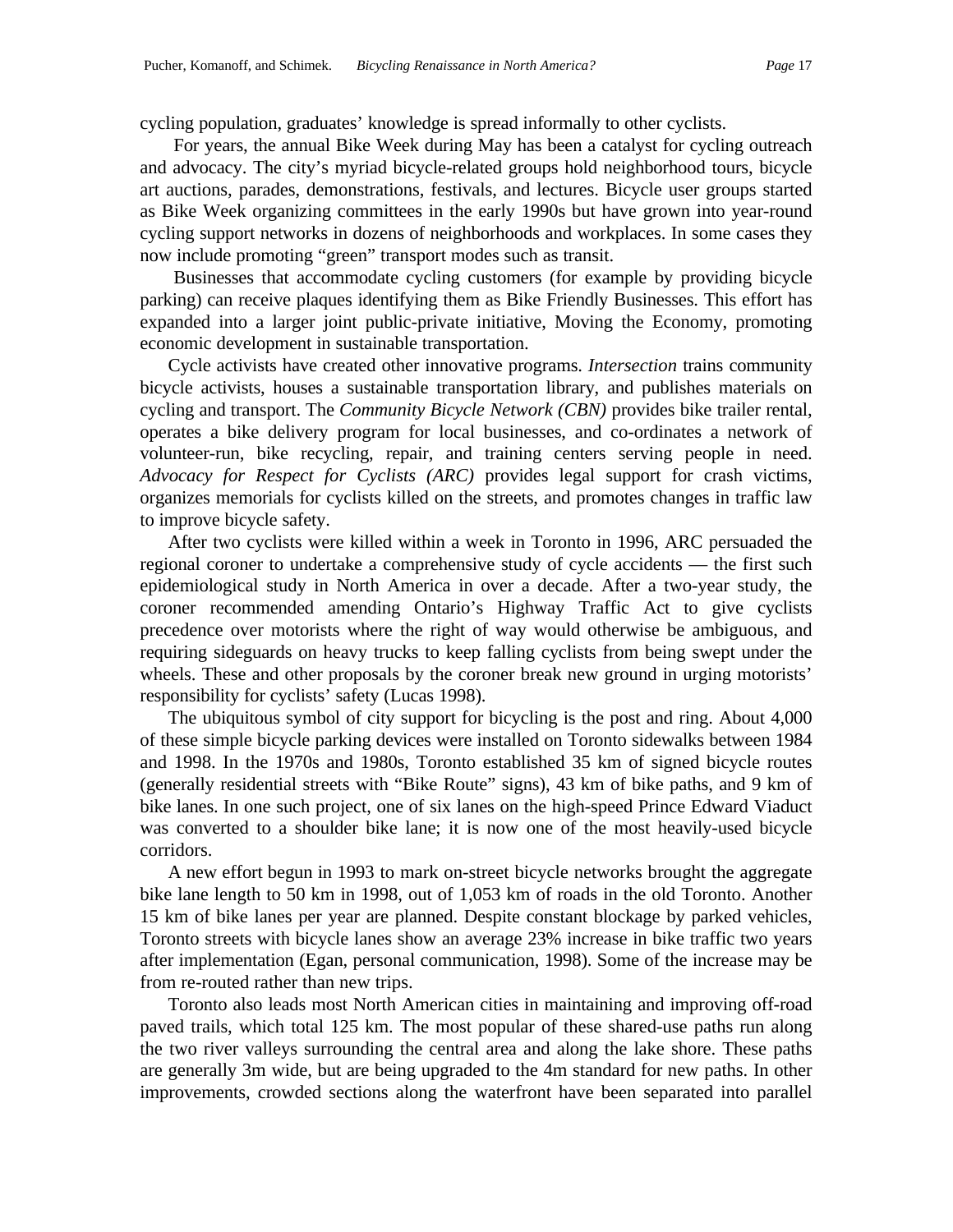pedestrian and cyclist paths, gaps in one river valley path have been filled, and two new bicycle-pedestrian bridges have been opened (Barber 1998). Some 200 km of new trails along hydro and rail corridors are under study (Daniel Egan, personal communication, 1998).

Toronto's experience shows that a high level of utilitarian cycling is attainable, particularly in older, dense North American cities, and that active involvement by advocacy groups and city officials can more than offset natural disadvantages such as cold weather.

# 6.5. Seattle

Seattle's damp climate and hilly terrain present more challenging conditions for cycling than most US cities. Yet *Bicycling* magazine has twice rated Seattle "best bicycling city," and cycling appears to be more widespread there than in any other major American city. Surveys show that 16% of Seattle residents cycle at least two days a week, and another 20% ride at least occasionally. Depending on the time of year and weather, between 4,000 and 8,000 residents commute by bike each day, with an overall work trip modal share of 2.3% (City of Seattle 1998).

Over the past decade, city government has implemented a wide range of programs to encourage bicycling. Seattle's Urban Trails System now includes 45 km of bike paths, 24 km of on-street bike lanes, and 145 km of signed bike routes with wide curb lanes and shoulders. The City has set aside \$8 million for an additional 68 km of lanes, paths, and routes, and further extensions are planned.

Complementing its Urban Trails System, the city is working to make all its roads bikeable through resurfacing, pothole patching, widening of curb lanes, drain grate replacement, better signage and lane striping, and bike-activated traffic signals, along with free distribution of bike-route maps (City of Seattle 1998). The city's Spot Improvement program circulates postcard forms to cyclists to identify road and path maintenance needs (Rails to Trails Conservancy and Association of Bicycle and Pedestrian Professionals 1998).

Another Seattle innovation is police bicycle patrols, which began with only four officers in 1987 but now includes several dozen officers. The program has markedly improved criminal apprehension, reduced costs, and brought the police closer to the citizenry. Inspired by this success, over 2,000 other American cities have adopted police bike patrols.

Seattle also abounds in cycle racks and bike-bus connections. From 1993 to 1997, the city installed 1,622 bike racks, both downtown and in neighborhood business districts. In addition, all city buses are equipped with two-bike external mounts serving passengers who cycle to and from a bus stop. Bicycle-bus trips, 300,000 annually, make both cycling and transit use more efficient and widespread.

Since 1977, a Bicycle Advisory Board meeting monthly has reviewed proposed bicycling projects and helped set funding priorities. The board includes representatives of local cycling advocacy groups, who are strongly rooted in the region's outdoor-adventure culture of mountaineering, hiking, kayaking, and cycling. Cycling advocacy is formally organized by the Cascade Bicycle Club (CBC) and the Bicycle Alliance of Washington (BAW, formerly Northwest Bicycle Federation).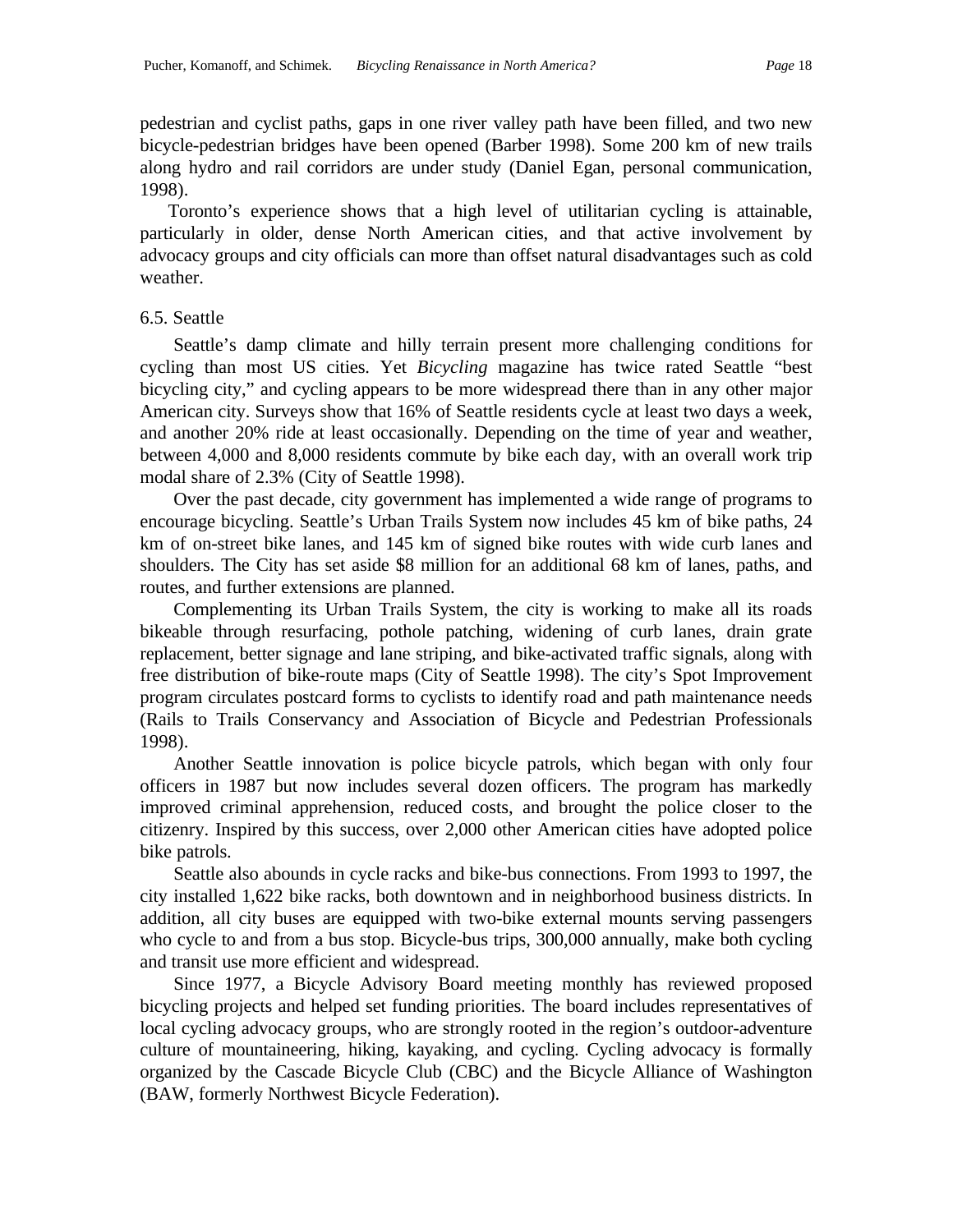CBC offers training classes for both children and adults and is the first bicycle club in the United States to contract with professional educators to provide cycling programs through schools, libraries, community centers, and civic clubs. Although the focus is on safety (with free helmet distribution), there are also classes in bike repairs, health benefits of cycling, and expert cycling techniques. CBC also coordinates media campaigns for safer cycling, makes public presentations in Seattle neighborhoods, runs demonstrations and information booths at events and fairs, and runs cycling summer camps (Cascade Bicycle Club 1997; Northwest Bicycle Federation 1998).

CBC and BAW also organize mass events such as Bike to Work Day to publicize cycling and raise community and political support, and organize large-scale bike tours in and around Seattle. Both also lobby for bicycling-friendly transport policies at every government level.

Although such lobbying and public relations campaigns have generated support for pro-cycling policies in Seattle, it is not clear how much bicycling has actually increased as a result. The only time-series data available indicate that peak morning cycling in downtown Seattle grew 28% from 1992 to 1995, thus mainly reflecting commuting trips, which account for almost 30% of all bike trips in Seattle (much higher than the national average). Seattle's director of bicycling programs reports that bike path traffic has increased to the point of congestion during peak periods (Peter Lagerwey, personal communication, 1998).

Frequent drizzle and hilly topography remain deterrents to cycling for many residents. Indeed, surveys show that on rainy days utilitarian cycling in Seattle falls by 45%, and recreational cycling by 80% (Washington State Transportation Commission 1995). Nevertheless, Seattle is a leading model among major US cities for innovating and implementing policies to encourage bicycling.

#### 6.6. Madison, Wisconsin

Madison has a tradition of cycling and government support of cycling dating to the bike boom of the early 1970s. Although smaller than most other cities in our study, it is much more urban than Davis, the other university town profiled here, and has harsher weather. Yet Madison has one of the highest rates of cycling in the US, and features more bike lanes and paths than most US cities of any size. It has also done much to improve the less visible elements of cycling infrastructure — roadway design, street maintenance, traffic enforcement, parking facilities, and theft prevention.

For several years in the 1980s, Madison had a corps of police volunteer "bicycle monitors" empowered to warn and ticket bicyclists violating traffic rules. Currently, a bicycling training class is offered in the public schools, and a state-aided program teaches *Effective Cycling* classes to adults (Flucke 1998), including state Department of Transportation staff. Madison publishes a Bicycle Map and Resource Guide with route and road quality information, safe cycling tips, and contact information.

Madison's network of bicycle paths and lanes, begun in the 1970s, now includes 35 km of bike paths, 26 km of streets with bike lanes, and 16 km of streets with wider than normal outside lanes. All new arterials have a 1.2 m bike lane, a 0.6 m gutter, and no onstreet parking (Arthur Ross, personal communication, 1998). As in Toronto, some streets in the center city have "managed parking" lanes, where parking is prohibited during peak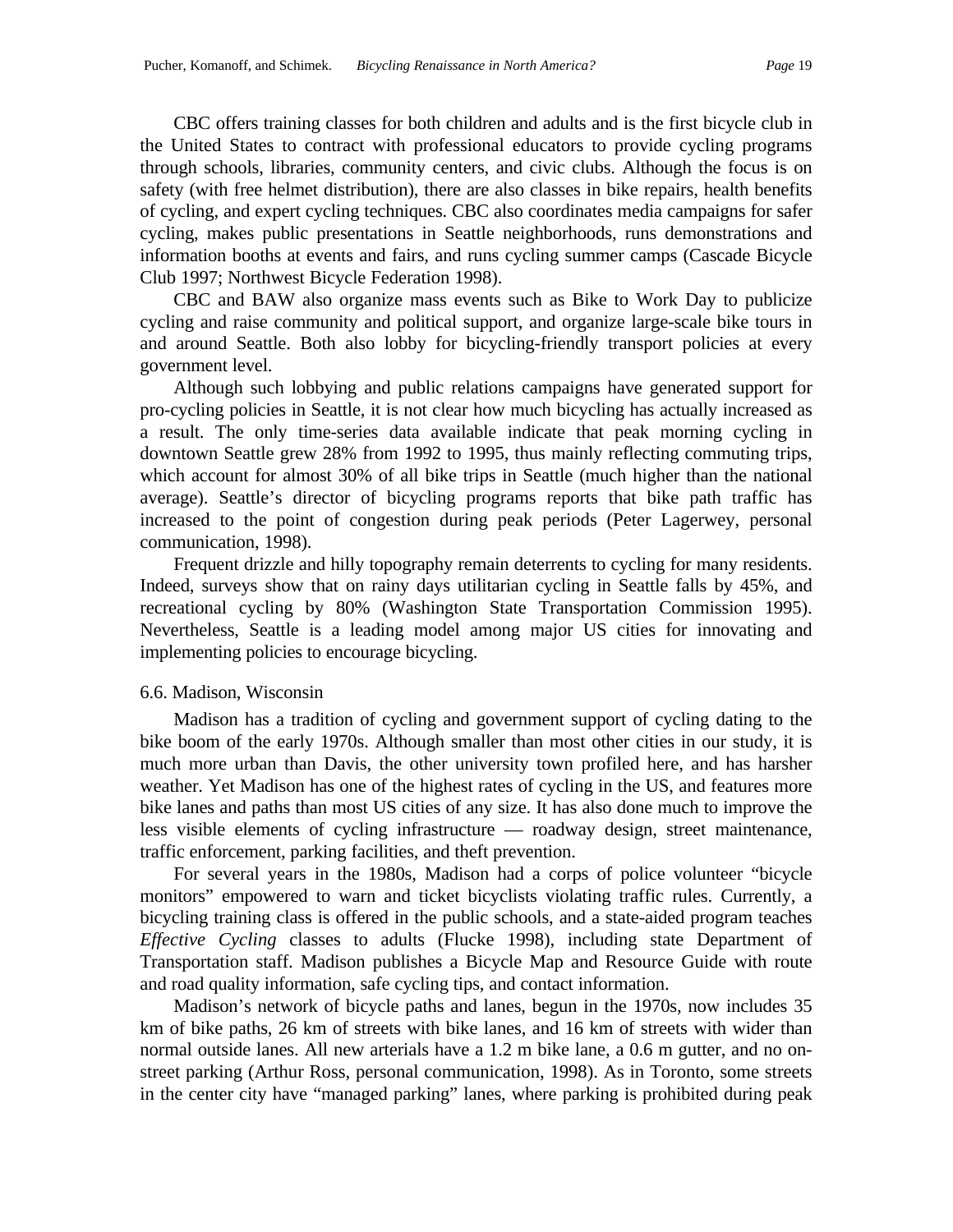periods; at other times the additional width in the parking lane provides sufficient room for bicyclists.

Madison's zoning laws have required provision of bicycle parking since 1988, and the city recently began providing racks in public areas. Madison has well-organized and promoted Bike to Work week events. The city circulates a bicycle request form similar to the spot improvement form pioneered by Seattle. Madison's form also includes space for entering bikeway suggestions and reporting bicycle-motor vehicle conflicts.

# 6.7. Davis, California

Davis, a small city a dozen miles west of Sacramento, is by far America's most bicycle-oriented municipality. As a university town with ideal cycling weather nearly yearround, Davis is well disposed to be bicycle friendly. Both the city of 52,000 and the University of California campus, with 20,000 students, are unique in America for their high levels of bicycling, the quality and completeness of their cycling infrastructure, and the extent to which cycling is now ingrained in their identity.

Bicycle facilities include thousands of parking racks serving virtually all stores, government offices and other public places; 56 km of off-street bike paths, another 56 km of wide on-street bike lanes on 80% of arterials and collector streets; and 11 gradeseparated bike bridges and tunnels crossing expressways and other major roads. Many Davis neighborhoods are built around a network of superbly maintained greenways that provide recreation and transportation alike and foster children's independent mobility (Bicycle Federation of America 1995).

More than 20% of all trips in the city are by bike, and many of these are with or by children. The city dispensed with school buses years ago, so kids reach school by bike or on foot. Bike trailers — two-wheeled buggies that attach behind any conventional bike are as common a sight in Davis hauling kids and groceries as are ordinary bikes in some cities.

The centrally situated University of California, Davis campus is even more bicycleoriented — half of all trips are by bicycle, and most of the remainder are on foot. The core area was closed to ordinary car traffic in the mid-1960s, and all campus roads have wide, clearly marked bike lanes. Electronic gates exclude private vehicles without permits, so car-bike conflict on campus is rare. Every building sports huge clusters of bike racks, totaling 15,000 campus-wide. Roundabouts at major path intersections allow streams of crossing cyclists to pass safely. Indicative of the care given to cycling infrastructure, different radii were field-tested in the 1970s to determine the optimal geometry before the traffic circles were constructed (David Takemoto-Weerts, personal communication, 1996).

Davis city and campus resemble the best cycling cities and towns of northern Europe, not just in high cycling percentages but in attitude and custom. Cyclists observe traffic laws, and drivers keep out of bike lanes and defer to bike riders' right-of-way. Both the city and campus police enforce traffic laws applying to cyclists and offer optional traffic safety lectures *in lieu* of payment of traffic fines. Motorists and cyclists alike seem pleased to be out of each other's way. In Davis, bike riders are neither eccentrics nor enthusiasts, they are ordinary people riding bicycles.

By rough estimate, the Davis campus alone accounts for about one in every thousand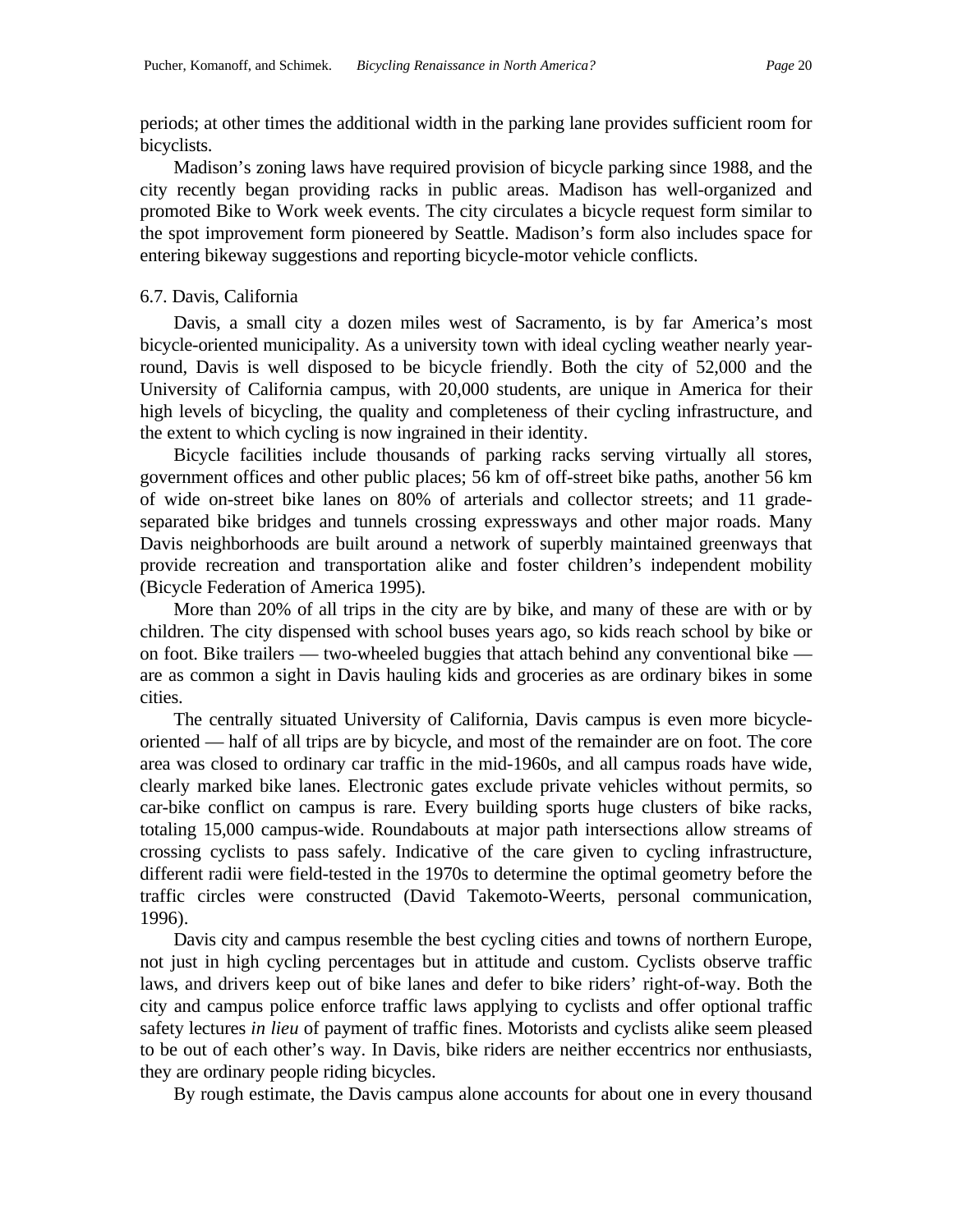miles bicycled in America. If its cyclist fatality rate were the same as the nation's as a whole, the university could be expected to suffer at least one cycling fatality every few years. In fact, the campus has never had a bike-related fatality — a tribute to the quality of its facilities, its philosophy of separating motor vehicle traffic from bikes, and seemingly equitable rules that command adherence by all. Davis campus and the surrounding city prove that a genuine cycling infrastructure can attract and sustain high levels of responsible use even in the car-dependent US

# **7. FACTORS AFFECTING CYCLING IN NORTH AMERICA**

The preceding sections report that cycling has increased in North America over the past two decades, both in the aggregate and for seven case study cities. While the increases are encouraging, the share of total trips by bike in the US still stands at only about 1%, far lower than in most European countries (Pucher 1997). In the final sections of this paper we assess the potential for increasing bicycling in American cities, and consider what policies and programs might be effective at promoting cycling.

Although climate and topography affect cycling levels, the case studies show that they do not explain differences in cycling rates among North American cities. A more important deterrent is the low-density sprawl of most American metropolitan areas, which increases average travel distances and renders utilitarian cycling less feasible. This factor alone may explain the higher cycling levels in Canadian cities, which are more than twice as dense as American cities (Schimek 1996b; Pucher 1994). European cities are denser still, leading to average trip lengths only about half those in the US (Pucher 1995).

Nevertheless, even in the US, a considerable percentage of urban trips are within cycling distance. According to the NPTS, 28% of trips by all modes are one mile or shorter, and another 20% are 1 to 3 miles. Of course, some of those short trips are links of longer trip chains that are less readily bikeable. Nevertheless, the high percentage of short trips suggests great potential for increased bicycling, even in the low-density, sprawled cities of the U. S.

Why, then, does bicycling in the United States remain at low levels? Here we summarize eight key factors.

**7.1. Public attitude and cultural differences**. Is bicycling for transportation considered a normal thing to do? In the Netherlands and Denmark, it is usual for young and old, rich and poor, and students and executives alike to bicycle for many different purposes. In the United States, most cycling is for recreation, and most cycle commuters are men. Even though a majority of Americans own a bicycle, cycling is considered a "fringe mode" in the US (Gordon and Richardson 1998), befitting its 0.9% share of total trips. Utilitarian cycling is even less mainstream, with the bicycle used for only 0.3% of all work trips in 1995, according to the NPTS.

Culture, custom, and habit are important. While the other factors listed below help explain which forms of travel behavior become widespread and thus considered "normal," countries with unbroken traditions of utilitarian cycling have an easier time maintaining that tradition. Where cycling is viewed as normal, people consider doing it when it is convenient, and they have access to the necessary equipment and knowledge. Similarly, motorists exhibit more respect toward cyclists, partly because they are more likely to cycle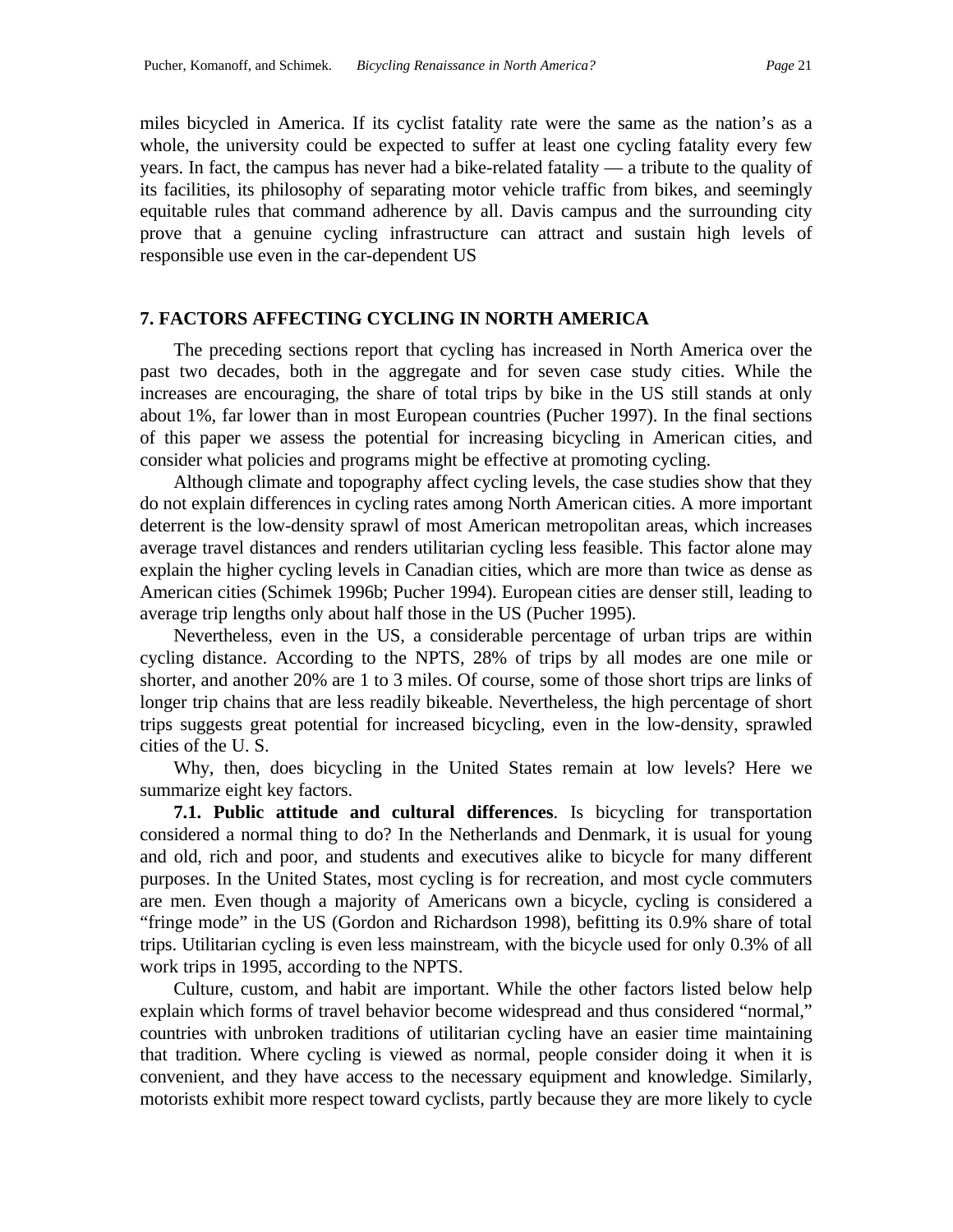themselves or know others who do. In general, where there are few bicyclists, cycling is considered abnormal, and this climate tends to be self-perpetuating.

**7.2. Public image**. There is no single image of bicycling in America, but a multiplicity of perceptions dependent upon the type of cycling and the context in which it is viewed. Recreational cycling has a youthful, vigorous image since it is associated with sport and fitness; some car ads even feature recreational cyclists. Bicycling as a whole also has a positive environmental image, thanks to zero air pollution, negligible noise, and minimal energy use. In cities, where the vast majority of utilitarian cycling takes place, cyclists suffer from a renegade image associated with disobedience of traffic laws, and a pervasive sense of cyclists as an alien presence on roads intended for cars. Indeed, the various images of cycling are so heavily determined in relation to automobiles that utilitarian cyclists are variously seen as too poor to own a car, "anti-auto," eccentric, or deviant. The perceptions of cycling as lying outside the mainstream of American life discourage bicycle use.

**7.3. City size and density**. Small, compact cities are more amenable to cycling since more destinations are accessible within a short bike ride, motor traffic volumes are lower, and there are less likely to be obstacles such as expressways and bridges. Indeed, to our knowledge, no very large city (1 million or larger) in either Europe or North America has bike use exceeding 10% of trips. Europe has many more small, dense cities where biking is convenient for reaching many destinations.

**7.4. Cost of car use and public transport**. The cost, speed, and convenience of alternative modes have a crucial impact on modal choice. In the US, the low user-cost of autos is crucial in discouraging virtually all other modes, even walking. Low gasoline taxes, few road tolls, and ubiquitous free parking make auto use almost irresistible in the United States. At negligible marginal user costs, car use becomes a habit even for short trips that could be walked or cycled (Pucher 1995). Not only are road tolls, taxes and fees far higher in Europe, but the extensive availability of transit makes car ownership less essential, thus reducing the number of car-owners and increasing the tendency to use bicycles for many utilitarian trips.

**7.5. Income**. Rising incomes make car ownership and use more affordable. Every econometric analysis of the relationship between income and auto ownership finds a very high positive correlation. This helps explain why university students are more likely to bicycle, and suggests that the bike share of travel should decrease over time as countries get richer and an ever-larger share of the population can afford cars. This generalization does not always hold, however. Although Denmark, the Netherlands, and Germany are among the wealthiest countries in the world, they have very high bike modal shares.

**7.6. Climate**. Cycling levels are obviously affected by climate. Three case study cities with relatively high levels of cycling (Davis, San Francisco, and Seattle) enjoy mild winters and, in the case of the first two, little rain. The extreme heat and humidity of summers in the southern United States clearly discourage cycling there. Yet the effect of climate on cycling may be exaggerated. In spite of mostly cloudy days and frequent rain and drizzle, northern Europe has the highest cycling levels, far higher than in southern Europe, where it is drier, sunnier, and warmer.

**7.7. Danger**. As discussed in Section 3, the possibility of accidental injury and death is a major obstacle to bicycling. Making cycling as safe or safer than driving will require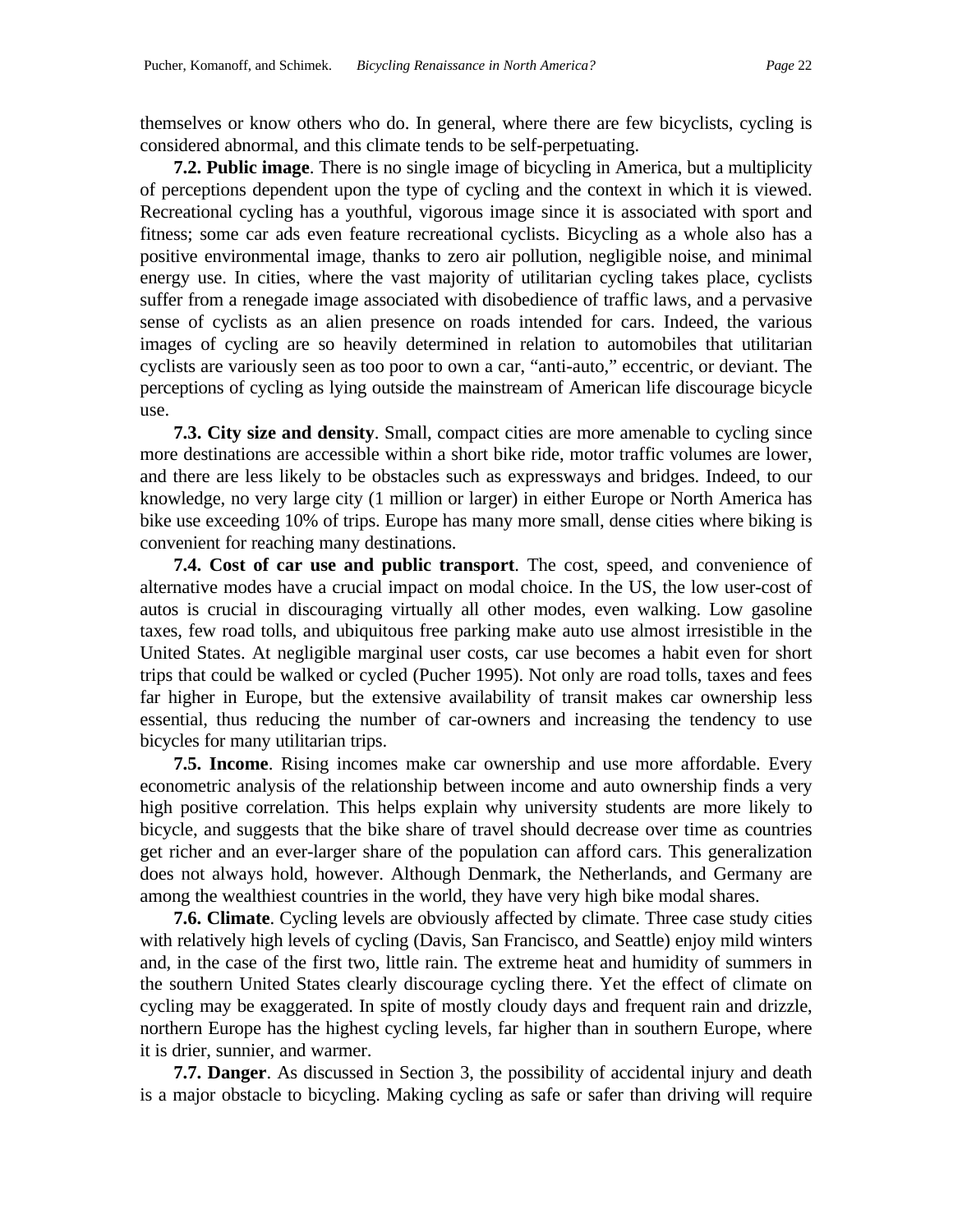behavioral changes by both drivers and bike riders, as well as development of more cycleappropriate infrastructure. While several European countries have national cycle training programs and more strictly enforce traffic rules for both drivers and cyclists, efforts at such behavior modification have been far less extensive and less successful in the US

Moreover, in the United States the elevated risks of cycling appear to be magnified by cultural attitudes that attribute cycling accidents to the supposedly intrinsic perils of bicycles. In contrast, motorist casualties are not ordinarily associated with the idea that driving is dangerous (Komanoff 1997). From there it is a short step to blaming cyclists for their own peril, an attitude that permeates the reactions of everyone from police and courts to the cyclist's own family and friends and contributes to cyclists' marginal status. Thus, measures to reduce the statistical frequency of cycling accidents may need to be coupled with efforts to change public understanding of the nature of road dangers — a difficult task at best.

**7.8. Cycling infrastructure**. Unquestionably, separate bike lanes and paths for cyclists, together with better parking facilities, make cycling more attractive to noncyclists. However, we are not aware of any rigorous statistical studies of their actual impact on increasing cycling levels; to some extent, such facilities may be a response to increased cycling instead of its cause. Nevertheless, every European city with high cycling levels has an extensive route system, including separate bike paths and lanes as well as general street use in traffic-calmed neighborhoods.

# **8. STEPS TO INCREASE CYCLING IN NORTH AMERICA**

Following are seven proposals for making cycling more widespread in the US and Canada.

**8.1. Increase cost of auto use.** Probably the most effective way to increase bicycling in North America would be to discourage auto use and increase its marginal cost, particularly for short auto trips that are both underpriced and most amenable to cycling. A sizeable increase in the price or inconvenience of driving would encourage people to seek other ways to travel and begin loosening the automobile's domination of daily transportation. Unfortunately, this approach is politically difficult. Indeed, the new federal transportation legislation (TEA21) fixes the federal gasoline tax at the same low level (approximately two cents per liter) for the next six years, and recently taxes on auto ownership have been rolled back in several states.

A more promising approach may be restructuring road taxes and auto insurance to shift lump-sum charges into marginal use fees, thus providing positive incentives to shorten trips and make greater use of non-auto modes (Litman 1998). Blocking highway expansion also increases the time cost to drive and can make cycling more attractive, although it could also work against cycling by fomenting "rat-running" (driver use of local streets) and "road rage."

**8.2. Clarify cyclists' legal rights.** To a great extent, cyclists in the United States and Canada operate outside the prevailing system of traffic governance. As we have noted, many motorists and even police are not cognizant of cyclists' right to use ordinary roads, and there is scant appreciation of the vulnerability cyclists feel when autos impinge too closely. In contrast, many northwestern European cities actively promote cycling through conferences, fairs, and school programs, and their traffic rules, policing, licensing, and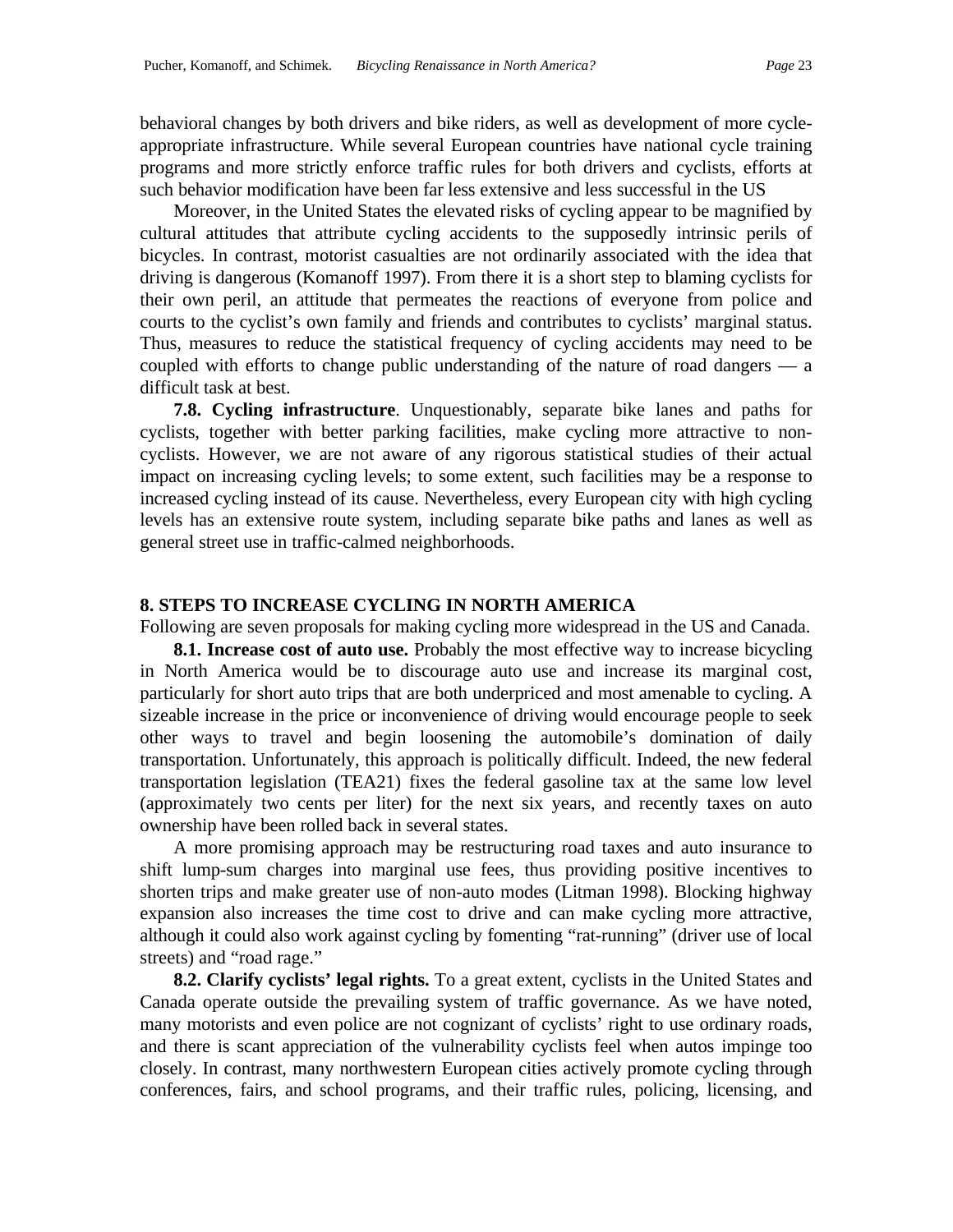judicial systems uphold cyclists' rights far more than do their North American counterparts.

However difficult it may be, establishing motorists' accountability for their actions toward cyclists is crucial to improving bicycling safety and encouraging cycling. A key first step, noted in the Toronto case study, would be to establish as a principle of law that cyclists have precedence over motor vehicles where both are vying for the same road space and neither clearly has right of way over the other. With their preferential right of way established in law, cyclists might improve their adherence to traffic laws, leading in turn to greater consideration from motorists in a reinforcing process of mutual respect.

**8.3. Expand bicycle facilities**. As discussed earlier, separate facilities (bike paths and lanes) are not a panacea for making cycling easier and safer. Nevertheless, rail trails and mixed-use greenway paths have increased recreational bicycling, and strategically located cut-through paths (as in Davis) can reduce trip times and thus encourage utilitarian cycling as well. The most successful bicycling programs examined in this article — in Davis, Madison and Seattle — include separate facilities in their overall strategy. Moreover, in every European country with at least 10% bike modal split, separate cycling facilities (and traffic-calmed neighborhood streets) are integral parts of the bike route system.

Separate paths and lanes are especially important for those unable or unwilling to do battle with cars for space on streets. Training courses may help, but they do not eliminate the inherent danger of cycling on the same right of way with motor vehicles, particularly for those whose mental or physical conditions limit their capacity to safely negotiate heavy traffic. The slowed reflexes, frailty, and deteriorating hearing and eyesight of many elderly make them especially vulnerable, while limited experience, incomplete judgment, and unpredictable movements put children at special risk on streets. And regardless of age, many people prefer to avoid the anxiety and tension of cycling in mixed traffic, aside from safety hazards. Bicycling should not be reserved for those who are trained, fit, and daring enough to navigate busy traffic on city streets.

**8.4. Make all roads bikeable**. More than other countries, the United States must rely heavily on the general road network for bicycling. Some cities have bike lanes and paths that link up to some extent, but none has a complete route network approaching the dense network of bike paths and lanes in virtually every Dutch, Danish and German city and throughout the countryside, with official route designations, signage and maps. Even Davis and Seattle, with their impressive cycleways, must also rely on the general road system. Thus, a fundamental strategy to make America bikeable must be to improve roads through wider curbside lanes and shoulders, drain grate replacement, pothole patching, clear lane striping, and bike-activated traffic signals, while punishing motorist behavior that infringes upon cyclists' legal right of way. Seattle's efforts to improve the road infrastructure are a good model, but no US jurisdiction has taken real steps to inculcate motorist responsibility for cyclist safety.

**8.5. Hold special promotions**. Bike-to-work weeks and employer-based promotions appear to have been helpful in inducing North Americans to try — and then continue cycling for transportation. Similarly, large-scale rides ranging from recreational and charity events to San Francisco's monthly Critical Mass rides help build cyclist confidence and provide mutual support and enthusiasm for cycling. In some cases such rides have also focused public attention on the needs of cyclists and helped force a shift toward more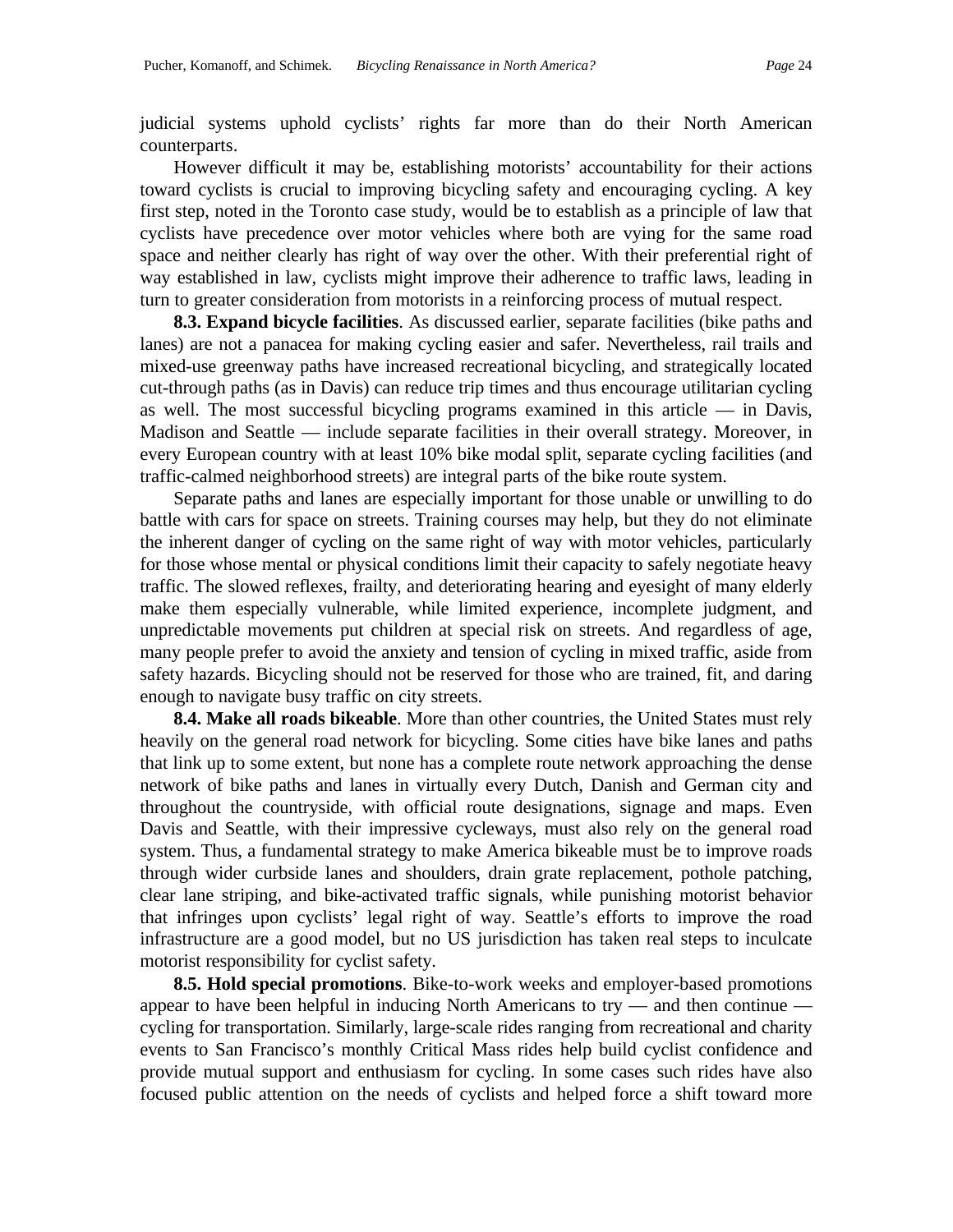cycling-friendly public policies.

**8.6. Link cycling to wellness.** Numerous studies have documented the health benefits of regular exercise, and physical inactivity has come to be seen as a major cause of premature death in industrial societies, second only to tobacco. Cycling, potentially an ideal, low-cost way of getting that activity, has been linked in the public mind to risktaking and danger, in part by health-based helmet promotions that implicitly link cycling to danger. The British Medical Association's finding that cardiovascular-related gains to longevity from cycling far outweigh collision risks, though widely reported in Europe, is little known in North America (BMA 1992). New programs from the California Department of Health Services and the US Centers for Disease Control and Prevention seek to integrate routine physical activity into people's travel, work, leisure, and family life by making physical environments more amenable to walking and bicycling (Seeley 1998). Holistic and pro-active efforts by the health community could boost cycling by casting it as a prudent, healthful choice.

**8.7. Broaden and intensify political action**. As emphasized by Wachs (1998), political action is essential to bring about changes in public policy to encourage more and safer cycling. Bicyclists in many parts of the United States are already well-organized, and have learned to wield political clout to obtain funding for cycling facilities. Cyclists have won pro-bicycling provisions in ISTEA and TEA21 that portend major expansions and improvements to systems of bike paths, lanes, and parking. TEA21 also encourages better roadway design, which provides an important basis for making more roads bikeable.

Nevertheless, it remains to be seen how effectively cycling groups can pressure state highway departments to carry out the federal mandates. Similarly, cycling groups will have to continue to exert pressure at the local level to maintain and improve existing elements of the cycling infrastructure, such as bridge access, against the threat of prohibitions or banishment to substandard facilities. Cyclists will also need to open up another front: inducing police and courts to enforce the rights of bicyclists to use city roads and to curb driving privileges of motorists who violate those rights.

# **9. PROSPECTS FOR BICYCLING IN NORTH AMERICA**

With the right set of public policies, bicycling in the United States could increase dramatically. As noted by both Wachs (1998) and Gordon and Richardson (1998), to date there has not been sufficient political support to pass and implement those policies. So far, only the easiest no-conflict measures have been implemented; most new bike paths and lanes in the United States do not directly compete with auto use. By contrast, many European cities have implemented policies that sharply restrict auto use in favor of walking and bicycling, especially in city centers (Pucher 1997).

German, Dutch, and Danish cities give cyclists priority on certain streets and intersections and routinely employ "advanced" green lights and traffic-calmed streets. Some one-way streets have been made two-way for bicyclists, and cyclists are exempted from many turn restrictions for cars. Some European cities have dedicated car parking space to bike lanes or bike parking, not just to enable cycling but to discourage auto use. Enacting such measures has taken concerted political pressure, even in cities where 20% of the populace cycles regularly. Such auto-restrictive initiatives do not yet appear politically feasible in America. Too many Americans drive cars (and would feel hurt by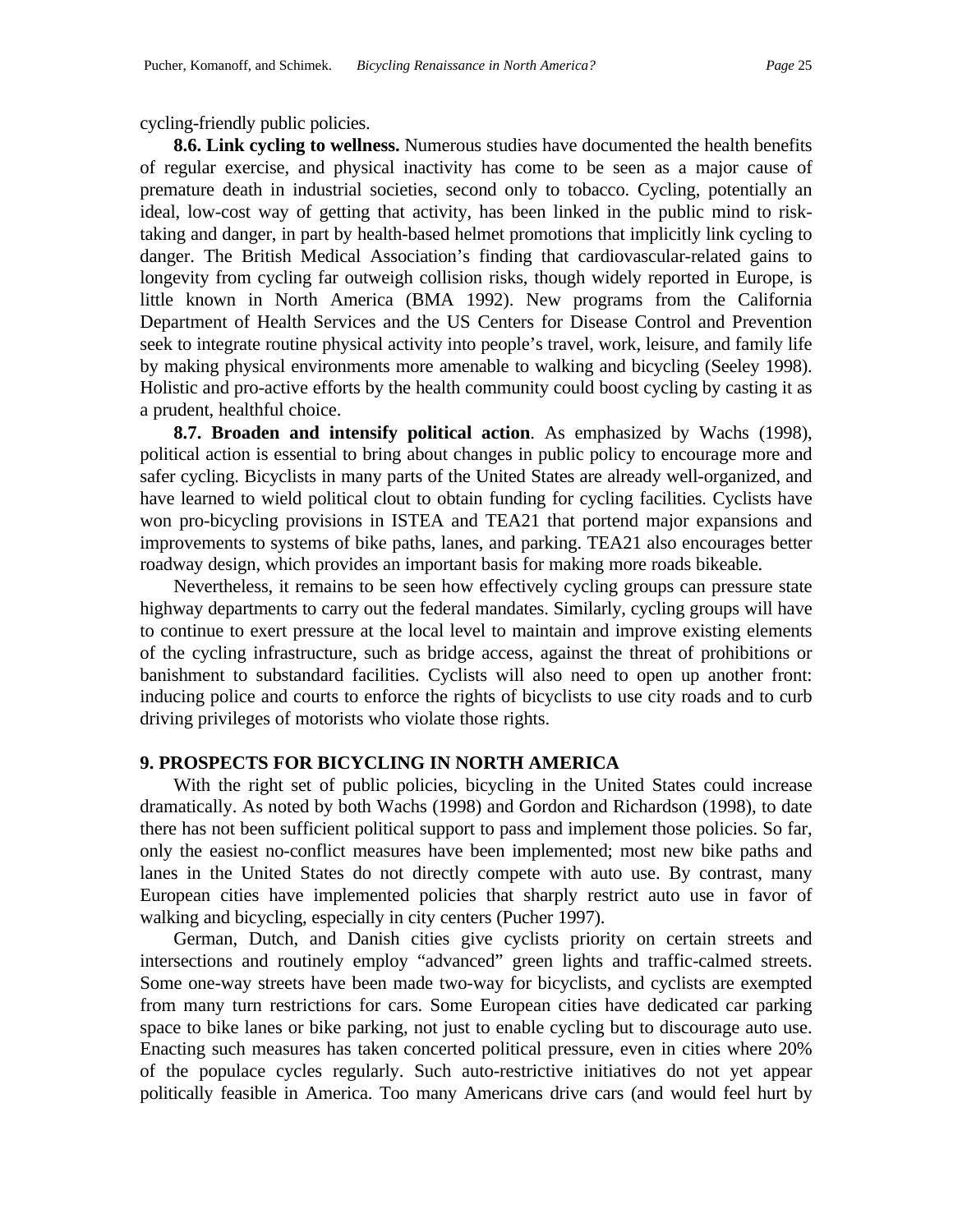such measures), and too few Americans presently bicycle (and feel they would benefit enough to fight for such measures).

It is possible to imagine a *deus ex machina* giving a strong boost to cycling in America — perhaps an oil shock, or a cultural or style change toward bikes and away from cars, or ascendancy of a charismatic politician closely identified with cycling. But the more likely scenario is slow, painstaking progress: modest extensions and improvements in separate bicycle facilities, even more modest improvements in roadway design, and isolated instances of effective enforcement of cyclist rights to use public roads. Those measures may produce significant growth in bicycling in those cities that implement them. But overall, they will not produce a bicycling boom, unless the visible success of cycling enhancements in one or two major cities attracts imitators elsewhere.

### **ACKNOWLEDGEMENTS**

This paper would not have been possible without the contribution of information provided by Joseph Barr, Daniel Egan, Elliot Gluskin, Jane Kent, Peter Lagerwey, Arthur Ross, Gian-Claudi Sciarra, Cara Seiderman, Paul Sugrue, Peter Tannen, and Sue Zielinski. The paper has also benefited from the helpful comments of David R. Anderson, Per Gårder, Peter Jacobsen, Cathy Buckley Lewis, Renee Rivera, and Kenneth Small. All remaining errors are the responsibility of the authors. The opinions expressed in this work are those of the authors and not necessarily of the US Department of Transportation.

### **REFERENCES**

- Allgemeiner Deutscher Fahrradclub. (1997) *Fahrradstrassen, Busspuren, Radwege und Einbahnstrassen*. Allgemeiner Deutscher Fahrradclub (ADFC), Bremen.
- American Association of State Highway and Transportation Officials (1999) *Guide for the Development of Bicycle Facilities.* Third Edition, Final Draft. AASHTO Task Force on Geometric Design. Washington, DC.
- Aultman-Hall, L. and Kaltenecker, M. G. (1998*)* Toronto bicycle commuter safety rates*.* Paper presented at the 77<sup>th</sup> Annual Meeting of the Transportation Research Board. Washington, DC.
- Baltes, M. R. (1996) Factors Influencing Nondiscretionary Work Trips by Bicycle Determined from 1990 US Census Metropolitan Statistical Area Data. *Transportation Research Record* **1538**, 96-105.
- Barber, J. (1998) Toronto cyclists: democracy in action. *The Globe and Mail*. September 4.
- Bicycle Federation of America (1995). Davis, Calif.: America's Best Cycling City. *Pro Bike News* (November).
- Bicycle Institute of America, 1994. Bicycling Reference Book Transportation Issue, 1993-1994 ed. Washington, DC.
- British Medical Association, (1992) *Cycling Toward Health and Safety*, Oxford University Press, London, England.
- Canadian Meteorological Centre, Environment Canada (1998). *Climatological Normals*. http://www.cmc.ec.gc.ca/climate/normals/eprovwmo.htm. Ottawa, Ontario.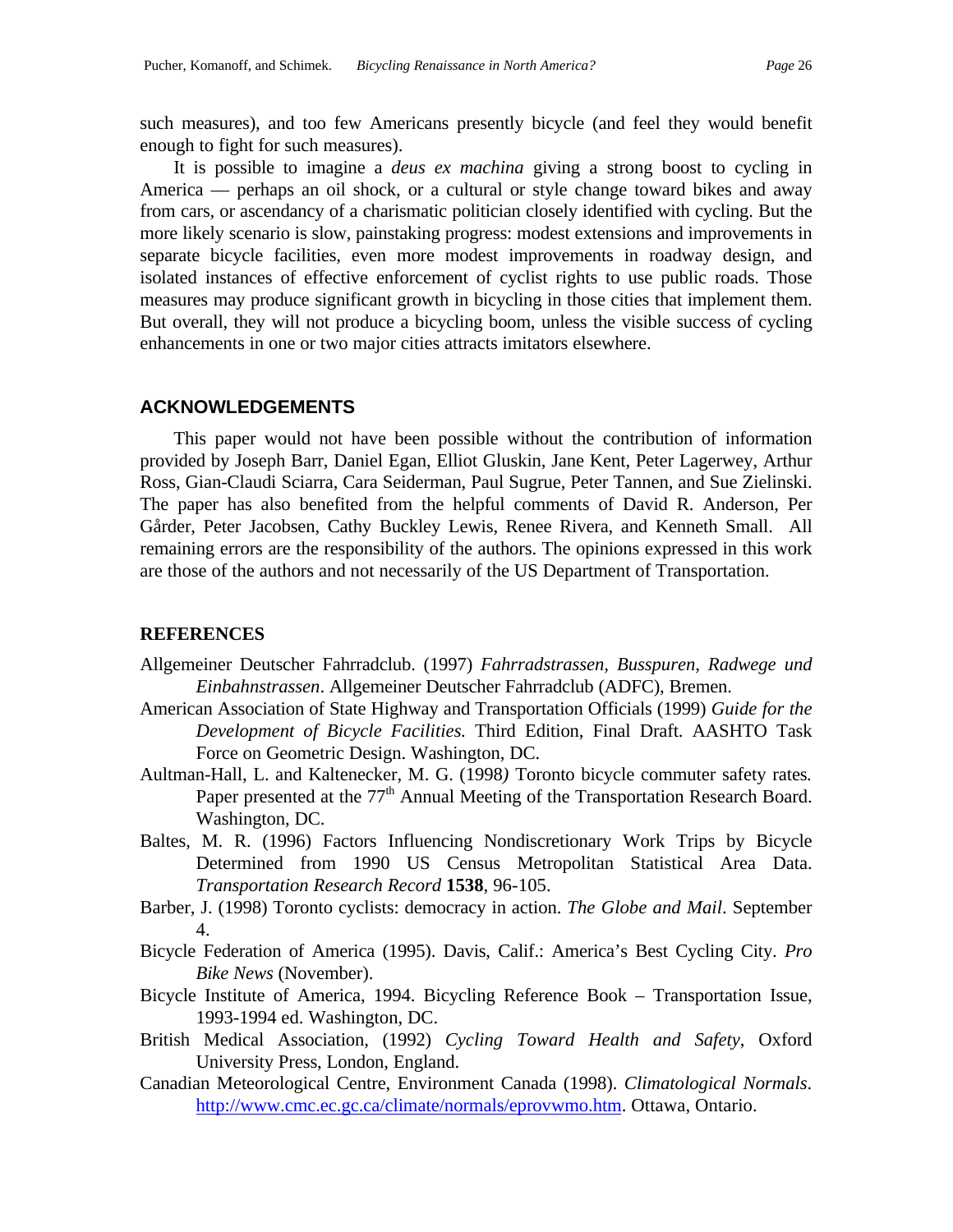- Cascade Bicycle Federation (1997) *1997-1998 Education Work Plan.* Seattle, Washington: Cascade Bicycle Federation.
- Central Transportation Planning Staff, CTPS (1995). 1991 Household Survey Datafile. Boston, MA: Central Transportation Planning Staff.
- City of Seattle (1991) *Seattle Bicycle and Walking Survey*. Seattle Engineering Department, Transportation Division, Seattle, WA.
- City of Seattle (1998) *Seattle Bicycle Program*. Seattle Engineering Department, Transportation Division, Seattle, WA.
- City of Toronto, Toronto City Cycling Committee, TCCC (1994) *City Cycling Facts 1: Bike Traffic Up 75%*. Toronto, Ontario.
- City of Toronto, Toronto City Cycling Committee, TCCC (1995) *Bicycling Magazine – North America's Best Cities for Cyclists. Submission by the Toronto City Cycling Committee*. May 5. Toronto, Ontario.
- City of Toronto, Toronto City Cycling Committee, TCCC (1996) *Bicycle City 2001: Creating a Bicycle Transportation Plan for the City of Toronto.* Toronto, Ontario.
- Clarke, A. (1997) Green modes and ISTEA in the United States. in R. Tolley, ed. *The Greening of Urban Transport*. pp. 339-356. John Wiley and Sons, Chichester, England.
- Dutch Cyclists Union (Fietsersbond ENFB) (1993)*. Cycling in Dutch Cities: Ten Excursions in the Netherlands.* The Hague: Netherlands Ministry of Transport, Public Works, and Water Management.
- Dutch Ministry of Transport (1995) *Cities Make Room for Cyclists: Examples from Towns in the Netherlands, Denmark, Germany, and Switzerland*. Ministry of Transport, Public Works, and Water Management, The Hague, The Netherlands.
- *The Economist* (1997) Fasten your safety belts. (Citing 1992 data from the Royal Society for the Prevention of Accidents.) January 11, 57.
- Flucke, P. (1998) Bicycle Education in Wisconsin: 'Let me count the ways.' *Wisconsin Bicyclist*. **4**(1), 3. http://danenet.wicip.org/bcp/bfw/wb4\_2.html
- Franklin, J. (1997) *Cyclecraft Skilled Cycling Techniques for Adults.* Second Edition. The Stationery Office, London.
- Forester, J. (1993) *Effective Cycling*. Sixth Edition. The MIT Press, Cambridge, MA.
- Forester, J. (1994) *Bicycle Transportation*. Second Edition. The MIT Press, Cambridge, MA.
- Gårder, P., Leden, L. and Thedéen, T. (1994) Safety Implications of Bicycle Paths at Signalized Intersections. *Accident Analysis and Prevention*. **26**(4), 429-439.
- German Ministry of Transport (1995) *Empfehlung fuer die Anlage von Radverkehrsanlagen ERA 95*. Forschungsgesellschaft fuer Strassen- und Verkehrswesen, Cologne.
- Godefrooij, T. (1997) Segregation or integration? The Dutch approach. In *The Greening of Urban Transport*, ed. R. Tolley, pp. 229-238. John Wiley and Sons, Chichester, England.
- Gordon, P. and Richardson, H. (1998) Bicycling in the United States: A Fringe Mode? *Transportation Quarterly* **52**(1), 9-11.
- Insurance Institute for Highway Safety, IIHS (1997) *Facts: 1996 Fatalities*. http://www.hwysafety.org/facts/bike.htm Arlington, VA.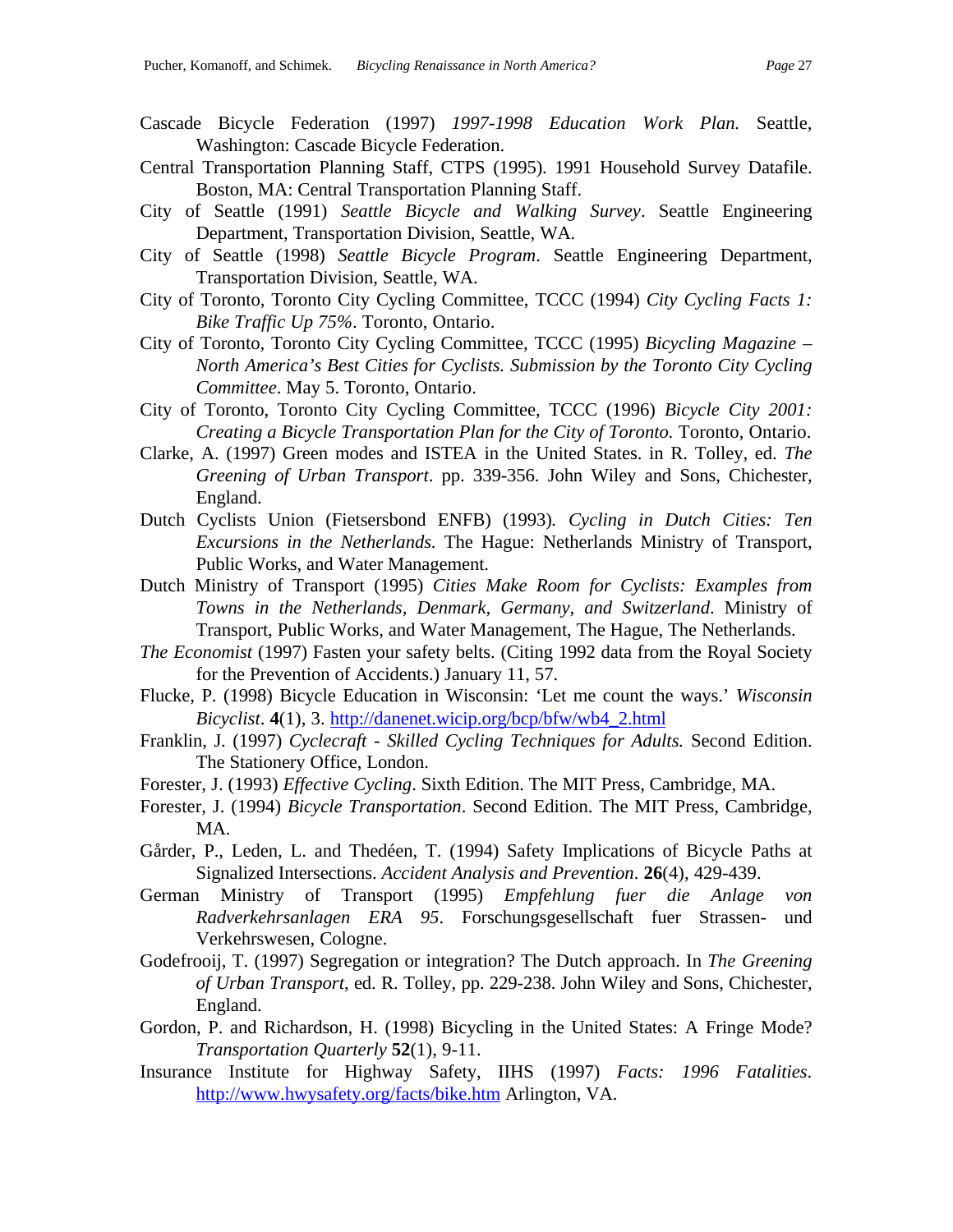- Kaplan, J. A. (1976) *Characteristics of the Regular Adult Bicycle User*. US Department of Transportation, Federal Highway Administration. National Technical Information Service. Washington, DC.
- Komanoff, C. (1997) Restoring Cycling Habitat. *Bicycle Forum* **45,** 6-13.
- Lewis, C. B. (1996) *Minuteman-Charles River Bikeway Connector Feasibility Study*. Central Transportation Planning Staff. Boston, MA.
- Litman, T., Komanoff, C. and Howell, J. (1998) *Road Relief Tax and Pricing Shifts for a Fairer, Cleaner, and Less Congested Transportation System in Washington State*. Energy Outreach Center, Olympia, WA.
- Lucas, W.J., M.D., C.C.F.P. (1998) *A Report on Cycling Fatalities in Toronto 1986-1996 — Recommendations for Reducing Cycling Injuries and Death*, Toronto, Ontario.
- McClintock, H. and Cleary, J. (1996) Cycle facilities and cyclists' safety. *Transport Policy* **3**(1-2), 67-77.
- Mathews, A. W. (1998) Motorists, bike riders clash, with mounting casualties. *The Wall Street Journal*, August 31, B1.
- Moe, P., Wilkinson, W. C. and Clarke, A. (1997) *Bicycle and Pedestrian Planning Under the Intermodal Surface Transportation Act (ISTEA*)*: A Synthesis of the State of the Practice*. Publication No. FHWA-PD-97-053. US DOT, Washington, DC.
- Moritz, W. (1998) Adult Bicyclists in the United States—Characteristics and Riding Experience in 1996. Paper presented at the  $77<sup>th</sup>$  Annual Meeting of the Transportation Research Board. Washington, DC.
- Municipality of Metropolitan Toronto (1992). *Key Facts 1992*. Metropolitan Toronto Planning Department. Toronto, Ontario.
- National Highway Traffic Safety Administration, NHTSA (1998) *Traffic Safety Facts*. US DOT, Washington, DC.
- New York City Department of Transportation (1990) *Improving Manhattan Traffic Conditions and Air Quality Conditions — Effectiveness of Bicycle Programs*
- New York City Department of Transportation (1998) personal communication.
- Northwest Bicycle Federation (1998) *NowBike 1998 Annual Report*. Seattle, Wa.
- Pickrell, D. and Schimek, P. (1998) Trends in Personal Motor Vehicle Ownership and Use: Evidence from the Nationwide Personal Transportation Survey. Federal Highway Administration.

http://www-ota.ornl.gov/npts/1995/Doc/publications.html-ssi

- Pucher, J. (1994) Canadian Public Transport: Recent Developments and Comparisons with the United States. *Transportation Quarterly* **48**(1), 65-78.
- Pucher, J. (1995) Urban Passenger Transport in the United States and Europe: A Comparative Analysis of Public Policies. *Transport Reviews* **15**(2), 89-107, and **15**(3), 261-277.
- Pucher, J. (1997) Bicycling Boom in Germany: A Revival Engineered by Public Policy. *Transportation Quarterly* **51**(4), 31-46.
- Pucher, J. (1998) Urban Transport in Germany: Providing Feasible Alternatives to the Car. *Transport Reviews* **18**(4), 285-310.
- Rails-to-Trails Conservancy and the Association of Bicycle and Pedestrian Professionals (1998) *Improving Conditions for Bicycling and Walking: A Best Practices Report*. Washington, D.C. US Department of Transportation.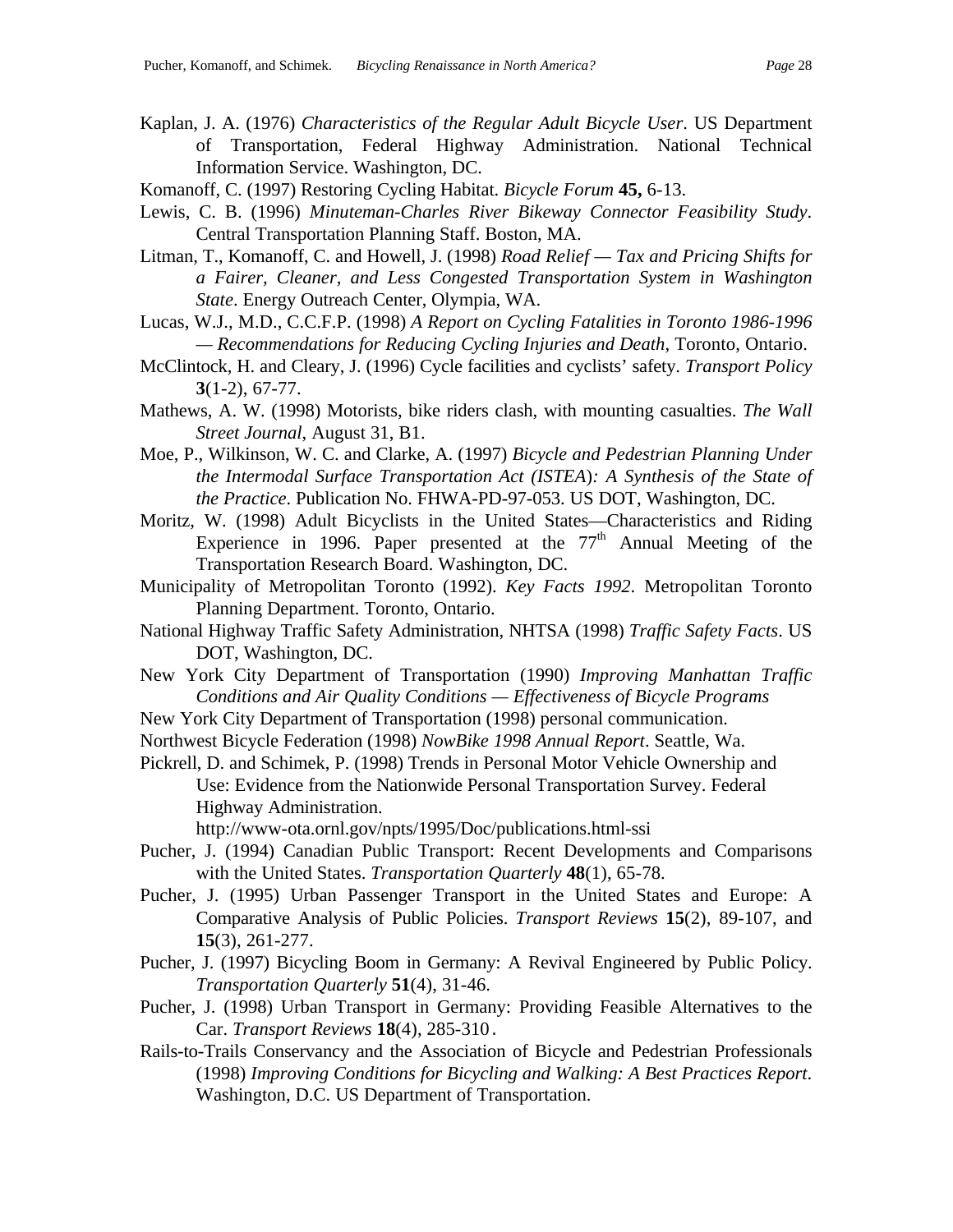- Rails-to-Trails Conservancy (1998a) Transportation Enhancements by the Numbers: A National Overview*.* Draft, January 13.
- Rails-to-Trails Conservancy (1998b) Web Site. Accessed July 1998*. http://www.railtrails.org*
- Rivara, F. P., Thompson, D. C. and Thompson, R. S. (1996) *Circumstances and Severity of Bicycle Injuries*. Snell Memorial Foundation. Harborview Injury Prevention and Research Center. Seattle, WA.
- Rivara, F. P., Thompson, D. C. and Thompson, R. S. (1997) Epidemiology of Bicycle Injuries and Risk Factors for Serious Injury. *Injury Prevention* **3**, 110-114.
- Robinson D. (1998) Helmet laws and Health. *Injury Prevention* **4**, 170-2.
- San Francisco Bicycle Coalition, personal communications (1998).
- Sani, M. (1997) Could Better Roads Boost Commuting? *Bicycle Retailer and Industry News*. December 1.
- Schimek, P. (1996a) The Dilemmas of bicycle planning. Paper presented at the Joint International Congress of the Association of Collegiate Schools of Planning (ACSP) and the Association of European Schools of Planning (AESOP), July 27, Toronto, Ontario. http://danenet.wicip.org/bcp/dilemma.html.
- Schimek, P. (1996b) Automobile and Public Transit Use in the United States and Canada: Comparison of Postwar Trends. *Transportation Research Record* **1521**, 3-11.
- Seeley, Anne, California Dept. of Health Services, Active Communities Coordinator, personal communication (1998).
- Stutts, J. C. and Hunter, W. H. (1996) Police-reporting of pedestrians and bicyclists treated in hospital emergency rooms. University of North Carolina. Highway Safety Research Center, Chapel Hill, NC.
- Tannen, P. (1998) San Francisco Bicycle Program Manager, personal communication.
- Templin, N. (1996) The Bicycle Loses Ground as a Symbol of Childhood Liberty. *The Wall Street Journal*, September 10, A1.
- Tinsworth, D., Polen, C. and Cassidy, S. (1993) *Bicycle-Related Injuries: Injury, Hazard, and Risk Patterns*. Technical Report. US Consumer Product Safety Commission, Washington, DC.
- Tolley, R., ed. (1997) *The Greening of Urban Transport*. John Wiley and Sons, Chichester, England.
- Transport Canada (1998). *Transportation in Canada. 1997 Annual Report*. Ottawa: Ministry of Public Works and Government Services.
- Transportation Alternatives (1993) *Bicycle Blueprint.* Transportation Alternatives, New York.
- Tschopp, J., 1997. Integration of bicycles and public transport in Basel, Switzerland. In: Tolley, R. (Ed.), *The Greening of Urban Transport*. John Wiley and Sons, Chichester, pp. 441-446.
- University of California, Los Angeles. Institute of Transportation and Traffic Engineering (1972) *Bikeway Planning Criteria and Guidelines*. UCLA-ENG-7224. Los Angeles, CA.
- US Bureau of the Census (1998). *1990 Census Lookup*. Summary Tape File 3A. http://venus.census.gov/cdrom/lookup. Washington, DC.
- US Department of Transportation (1994). Federal Highway Administration, *1990*